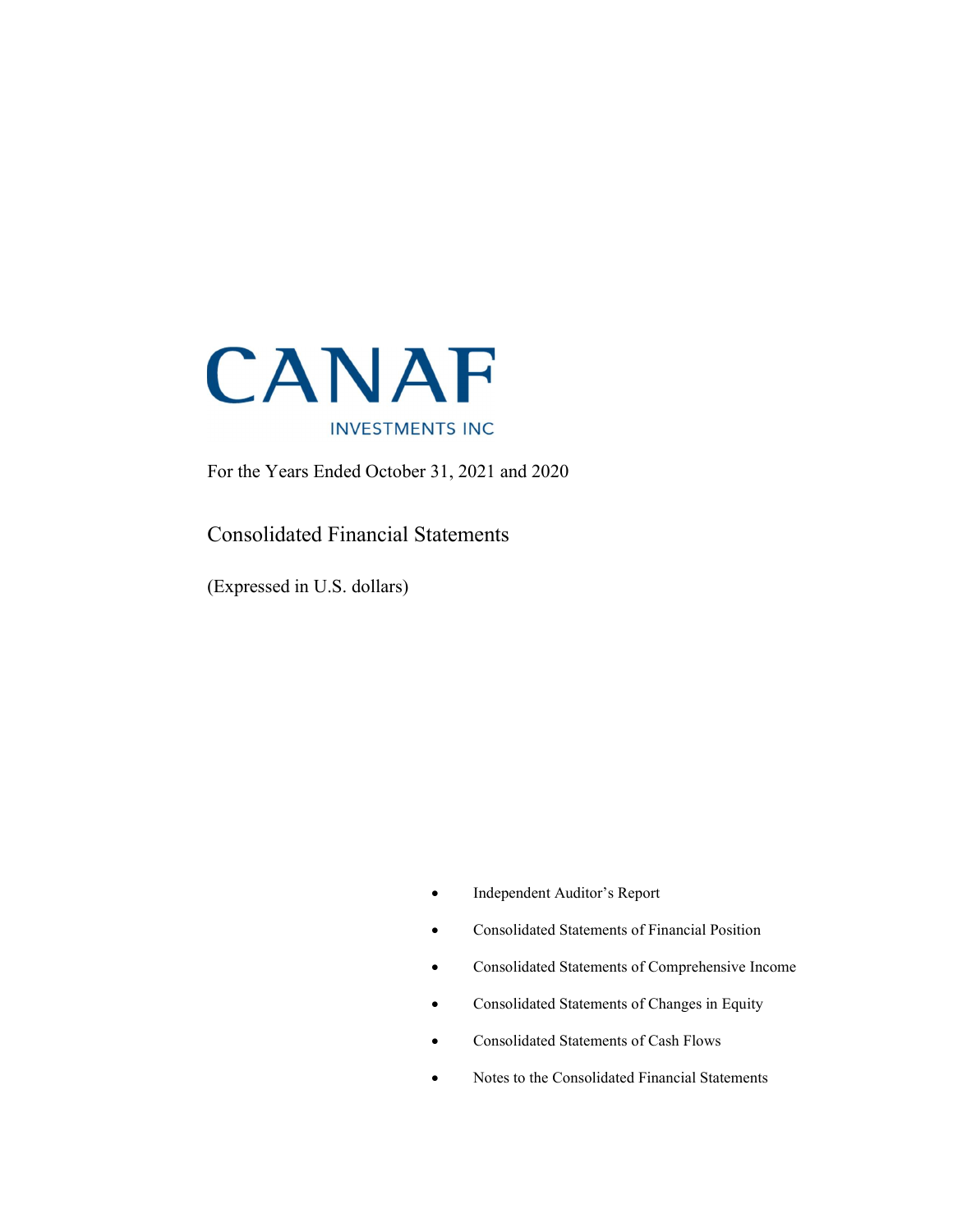## Independent Auditor's Report

#### To the Shareholders of: CANAF INVESTMENTS INC.

#### Opinion

We have audited the consolidated financial statements of Canaf Investments Inc. ("the Company"), which comprise the consolidated statements of financial position as at October 31, 2021 and 2020 and the consolidated statements of comprehensive income, changes in equity and cash flows for the years then ended, and notes to the consolidated financial statements, including a summary of significant accounting policies.

In our opinion, the accompanying consolidated financial statements present fairly, in all material respects, the financial position of the Company as at October 31, 2021 and 2020, and its financial performance and its cash flows for the years then ended in accordance with International Financial Reporting Standards ("IFRS").

#### Basis for Opinion

We conducted our audits in accordance with Canadian generally accepted auditing standards. Our responsibilities under those standards are further described in the Auditor's Responsibilities for the Audit of the Consolidated Financial Statements section of our report. We are independent of the Company in accordance with the ethical requirements that are relevant to our audit of the consolidated financial statements in Canada, and we have fulfilled our other ethical responsibilities in accordance with these requirements. We believe that the audit evidence we have obtained is sufficient and appropriate to provide a basis for our opinion.

#### Emphasis of Matter

We draw attention to Note 1 of the consolidated financial statements which indicates that Canaf Investments Inc. and its subsidiaries are dependent on the operating cash flows from its coal processing business and are economically dependent on a very few customers.

#### Other Information

Management is responsible for the other information. The other information comprises Management's Discussion and Analysis.

Our opinion on the consolidated financial statements does not cover the other information and will not express any form of assurance conclusion thereon.

In connection with our audit of the consolidated financial statements, our responsibility is to read the other information identified above and, in doing so, consider whether the other information is materially inconsistent with the consolidated financial statements or our knowledge obtained in the audit, or otherwise appears to be materially misstated.

We obtained Management's Discussion and Analysis prior to the date of this auditor's report. If, based on the work we have performed, we conclude that there is a material misstatement of this other information, we are required to report that fact. We have nothing to report in this regard.

#### Responsibilities of Management and Those Charged with Governance for the Consolidated Financial Statements

Management is responsible for the preparation and fair presentation of the consolidated financial statements in accordance with IFRS, and for such internal control as management determines is necessary to enable the preparation of consolidated financial statements that are free from material misstatement, whether due to fraud or error.

In preparing the consolidated financial statements, management is responsible for assessing the Company's ability to continue as a going concern, disclosing, as applicable, matters related to going concern and using the going concern basis of accounting unless management either intends to liquidate the Company or to cease operations, or has no realistic alternative but to do so.

SERVICE

#### INTEGRITY

**TRUST** 



**SUITE 420 1501WEST BROADWAY** VANCOUVER, BRITISH COLUMBIA CANADA V6J 4Z6

TEL: (604) 428-1866 FAX: (604) 428-0513 WWW.WDMCA.COM

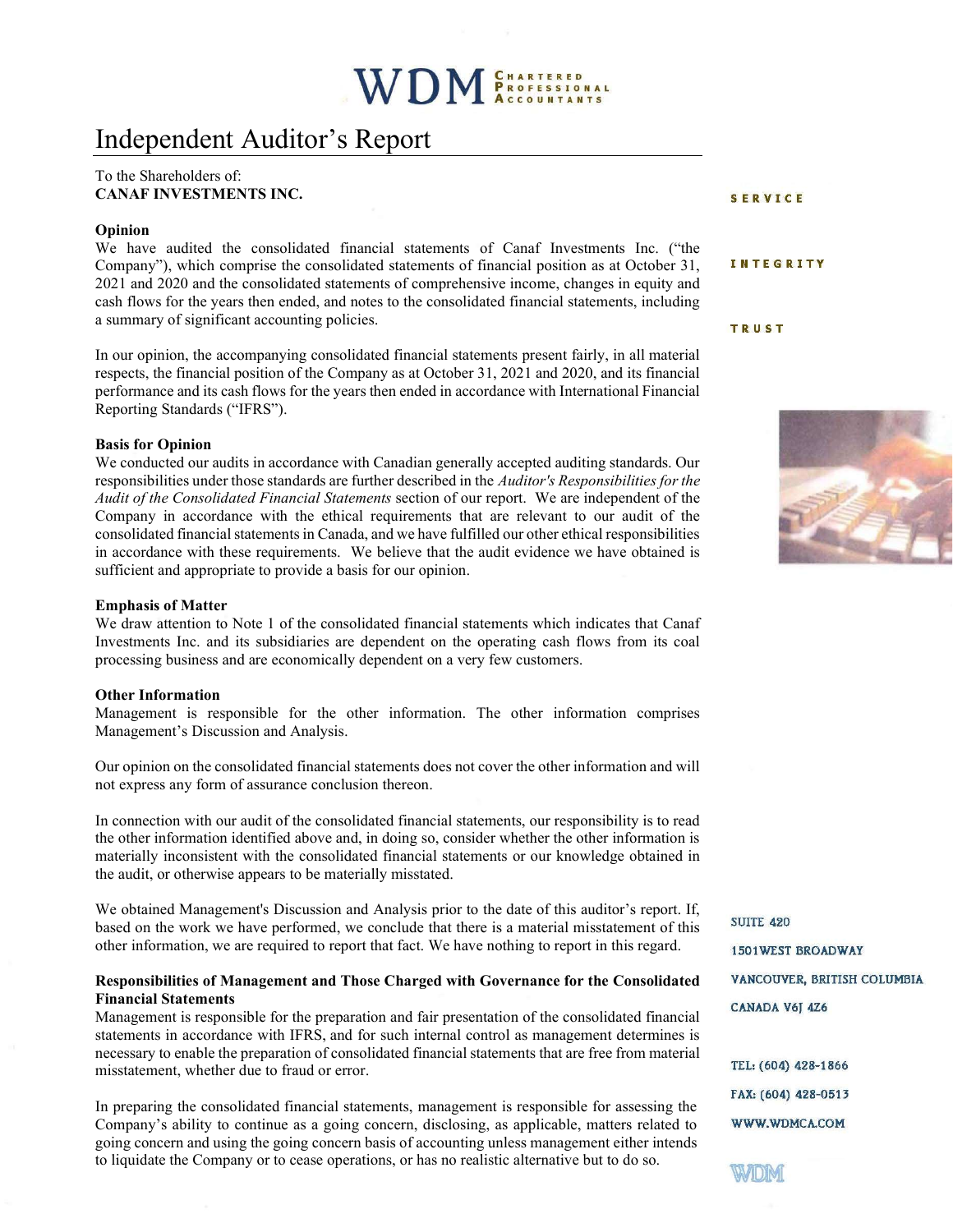Those charged with governance are responsible for overseeing the Company's financial reporting process.

#### Auditor's Responsibilities for the Audit of the Consolidated Financial Statements

Our objectives are to obtain reasonable assurance about whether the consolidated financial statements as a whole are free from material misstatement, whether due to fraud or error, and to issue an auditor's report that includes our opinion. Reasonable assurance is a high level of assurance but is not a guarantee that an audit conducted in accordance with Canadian generally accepted auditing standards will always detect a material misstatement when it exists. Misstatements can arise from fraud or error and are considered material if, individually or in the aggregate, they could reasonably be expected to influence the economic decisions of users taken on the basis of these consolidated financial statements.

As part of an audit in accordance with Canadian generally accepted auditing standards, we exercise professional judgment and maintain professional skepticism throughout the audit. We also:

- Identify and assess the risks of material misstatement of the consolidated financial statements, whether due to fraud or error, design and perform audit procedures responsive to those risks, and obtain audit evidence that is sufficient and appropriate to provide a basis for our opinion. The risk of not detecting a material misstatement resulting from fraud is higher than for one resulting from error, as fraud may involve collusion, forgery, intentional omissions, misrepresentations, or the override of internal control.
- Obtain an understanding of internal control relevant to the audit in order to design audit procedures that are appropriate in the circumstances, but not for the purpose of expressing an opinion on the effectiveness of the Company's internal control.
- Evaluate the appropriateness of accounting policies used and the reasonableness of accounting estimates and related disclosures made by management.
- Conclude on the appropriateness of management's use of the going concern basis of accounting and, based on the audit evidence obtained, whether a material uncertainty exists related to events or conditions that may cast significant doubt on the Company's ability to continue as a going concern. If we conclude that a material uncertainty exists, we are required to draw attention in our auditor's report to the related disclosures in the consolidated financial statements or, if such disclosures are inadequate, to modify our opinion. Our conclusions are based on the audit evidence obtained up to the date of our auditor's report. However, future events or conditions may cause the Company to cease to continue as a going concern.
- Evaluate the overall presentation, structure, and content of the consolidated financial statements, including the disclosures, and whether the consolidated financial statements represent the underlying transactions and events in a manner that achieves fair presentation.
- Obtain sufficient appropriate audit evidence regarding the financial information of the entities or business activities within the Company to express an opinion on the consolidated financial statements. We are responsible for the direction, supervision and performance of the group audit. We remain solely responsible for our audit opinion.

We communicate with those charged with governance regarding, among other matters, the planned scope and timing of the audit and significant audit findings, including any significant deficiencies in internal control that we identify during our audit.

We also provide those charged with governance with a statement that we have complied with relevant ethical requirements regarding independence, and to communicate with them all relationships and other matters that may reasonably be thought to bear on our independence, and where applicable, related safeguards.

The engagement partner on the audit resulting in this independent auditor's report is Mike Kao.

WDM

Chartered Professional Accountants

Vancouver, British Columbia, Canada February 24, 2022

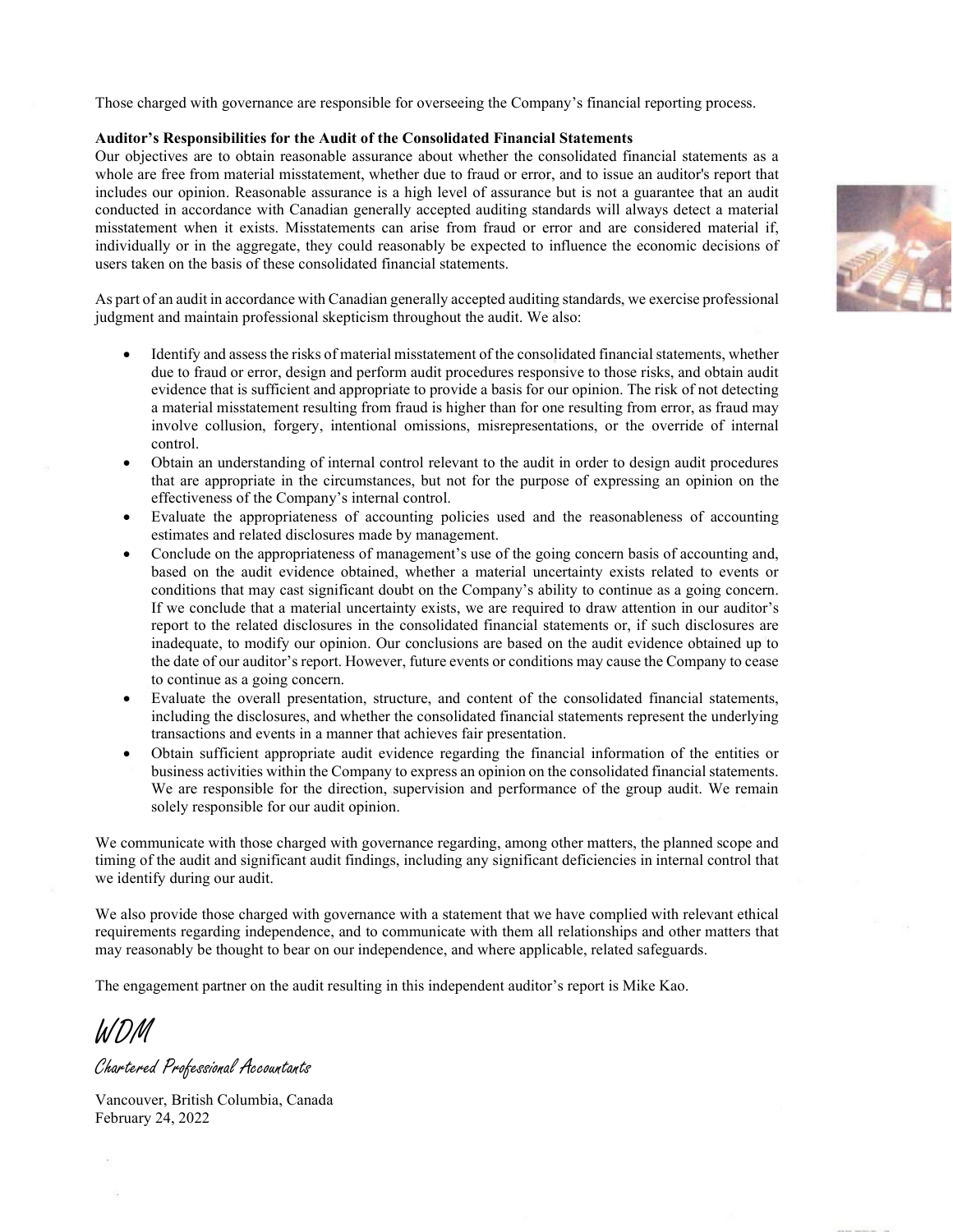### Consolidated Statements of Financial Position

As at October 31, 2021 and 2020

(Expressed in U.S. Dollars)

|                                                             | <b>Note</b>              | 2021<br>US\$        | 2020<br>US\$        |
|-------------------------------------------------------------|--------------------------|---------------------|---------------------|
| <b>ASSETS</b>                                               |                          |                     |                     |
| <b>CURRENT</b>                                              |                          |                     |                     |
| Cash                                                        |                          | 3,053,337           | 2,047,774           |
| <b>Trade Receivables</b>                                    | 16                       | 1,268,049           | 1,296,617           |
| Inventories                                                 | 6                        | 703,894             | 417,400             |
| Deposit Held for Property<br>Prepaid Expenses and Deposits  |                          | 57,513<br>19,292    | 21,857              |
|                                                             |                          |                     |                     |
|                                                             |                          | 5,102,085           | 3,783,648           |
| NON-CURRENT                                                 |                          |                     |                     |
| <b>Investment Property</b><br>Property, Plant and Equipment | 7<br>8                   | 137,599<br>630,848  | 129,152<br>611,252  |
| Due from Non-Controlling Interest                           | 4                        | 1,088,572           | 1,055,996           |
| Intangible                                                  | 2(f)                     | 1                   | 1                   |
|                                                             |                          |                     |                     |
|                                                             |                          | 6,959,105           | 5,580,049           |
| <b>LIABILITIES</b>                                          |                          |                     |                     |
| <b>CURRENT</b>                                              |                          |                     |                     |
| Trade and Other Payables                                    | 9<br>5                   | 1,326,340<br>14,435 | 1,146,251<br>67,845 |
| Sales Tax Payable<br>Income Taxes Payable                   |                          | 109,955             | 12,938              |
| Current Portion of Lease Liability                          | 19                       | 15,303              |                     |
|                                                             |                          | 1,466,033           | 1,227,034           |
|                                                             |                          |                     |                     |
| NON-CURRENT                                                 |                          |                     |                     |
| Lease Liability                                             | 19                       | 57,386              |                     |
|                                                             |                          | 1,523,419           | 1,227,034           |
| <b>SHAREHOLDERS' EQUITY</b>                                 |                          |                     |                     |
| Share Capital                                               | 10                       | 8,079,463           | 8,079,463           |
| Additional Paid in Capital                                  | $\overline{4}$           | 1,342,549           | 1,342,549           |
| Accumulated Other Comprehensive Loss-                       |                          |                     |                     |
| Foreign Currency Translation Reserve                        |                          | (1,897,294)         | (2,149,469)         |
| Deficit                                                     |                          | (2,324,770)         | (3,049,200)         |
| Equity Attributable to Canaf Investments Inc. Shareholders  |                          | 5,199,948           | 4,223,343           |
| Non-Controlling Interest                                    | $\overline{\mathcal{A}}$ | 235,738             | 129,672             |
|                                                             |                          | 5,435,686           | 4,353,015           |
|                                                             |                          | 6,959,105           | 5,580,049           |
|                                                             |                          |                     |                     |

Nature of Operations (Note 1) Economic Dependence (Note 16) Commitments (Note 17) Segment Information (Note 18)

The accompanying notes are an integral part of the consolidated financial statements.

Approved on Behalf of the Board:

"Christopher Way" "Rebecca Williams" Christopher Way, Director Rebecca Williams, Director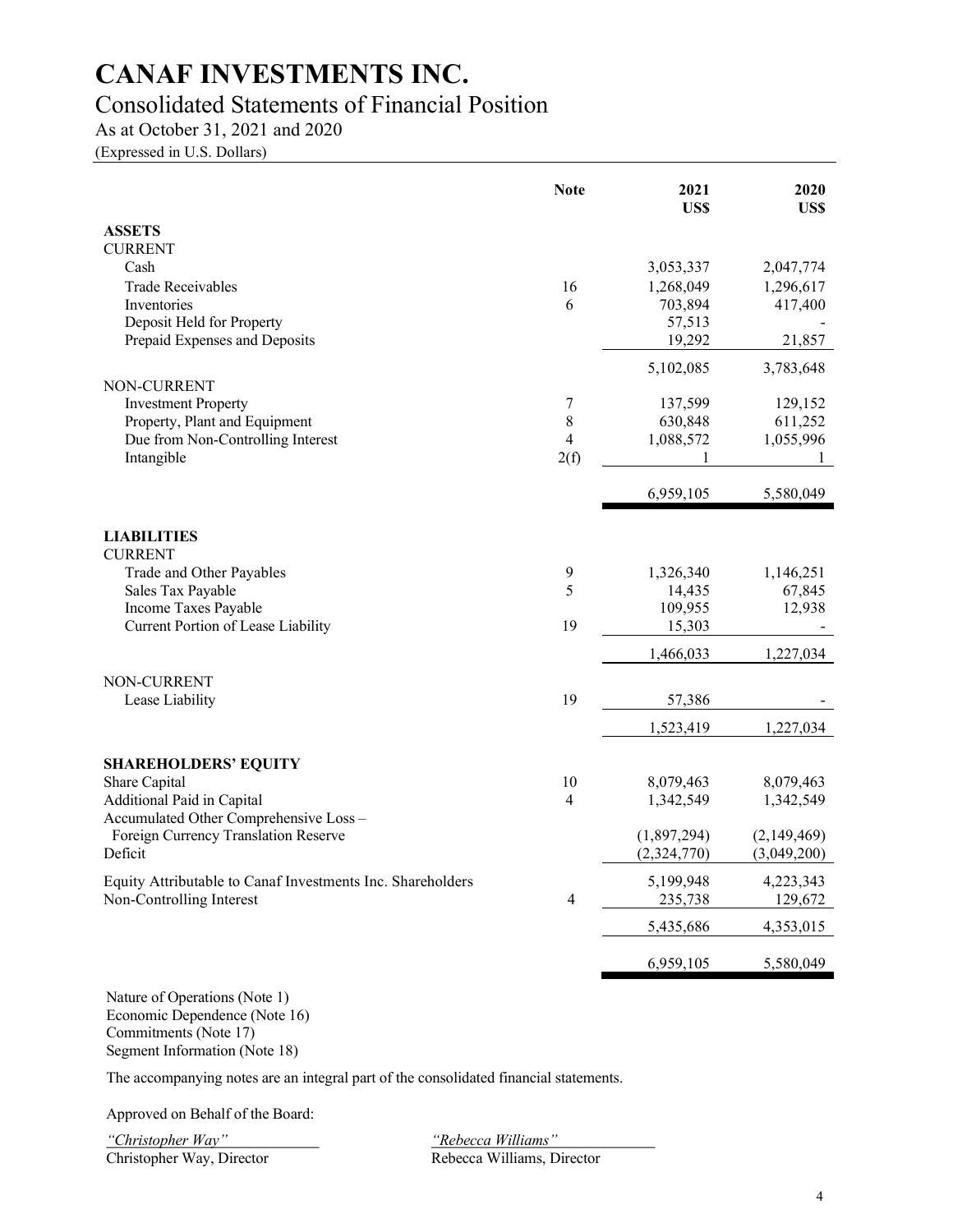### Consolidated Statements of Comprehensive Income

For the Years Ended October 31, 2021 and 2020

(Expressed in U.S. Dollars)

|                                                                                    | <b>Note</b> | 2021<br>US\$               | 2020<br>US\$                 |
|------------------------------------------------------------------------------------|-------------|----------------------------|------------------------------|
| <b>SALES</b><br><b>COST OF SALES</b>                                               | 14          | 14,204,848<br>(12,625,631) | 13,541,667<br>(11, 931, 532) |
| <b>GROSS PROFIT</b>                                                                |             | 1,579,217                  | 1,610,135                    |
| <b>EXPENSES</b>                                                                    |             |                            |                              |
| General and Administrative<br>Foreign Exchange Gain (Loss)                         | 15          | (523, 289)<br>7,729        | (536, 692)<br>(217)          |
|                                                                                    |             | (515,560)                  | (536,909)                    |
| <b>INCOME BEFORE OTHER ITEMS</b>                                                   |             | 1,063,657                  | 1,073,226                    |
| Interest Income<br>Other Income<br>Gain on Sale of Fixed Asset                     |             | 177,718<br>44,825<br>6,763 | 151,798<br>23,480            |
|                                                                                    |             | 1,292,963                  | 1,248,504                    |
| <b>INCOME BEFORE INCOME TAXES</b>                                                  |             |                            |                              |
| Current Income Tax (Expense)                                                       | 12          | (347, 546)                 | (351,091)                    |
| <b>NET INCOME FOR THE YEAR</b>                                                     |             | 945,417                    | 897,413                      |
| Attributable to the Parent<br>Attributable to the Non-Controlling Interest         |             | 724,430<br>220,987         | 680,487<br>216,926           |
|                                                                                    |             | 945,417                    | 897,413                      |
| <b>OTHER COMPREHENSIVE LOSS</b>                                                    |             |                            |                              |
| Foreign Currency Translation Gain (Loss)                                           |             | 255,408                    | (274, 761)                   |
| NET COMPREHENSIVE INCOME FOR THE YEAR                                              |             | 1,200,825                  | 622,652                      |
| Attributable to the Shareholders<br>Attributable to the Non-Controlling Interest   |             | 976,605<br>224,220         | 408,659<br>213,993           |
|                                                                                    |             | 1,200,825                  | 622,652                      |
| <b>BASIC AND DILUTED EARNINGS PER SHARE</b>                                        |             | 0.020                      | 0.019                        |
| WEIGHTED AVERAGE NUMBER OF COMMON SHARES<br><b>OUTSTANDING - BASIC AND DILUTED</b> |             | 47,426,195                 | 47,426,195                   |

The accompanying notes are an integral part of the consolidated financial statements.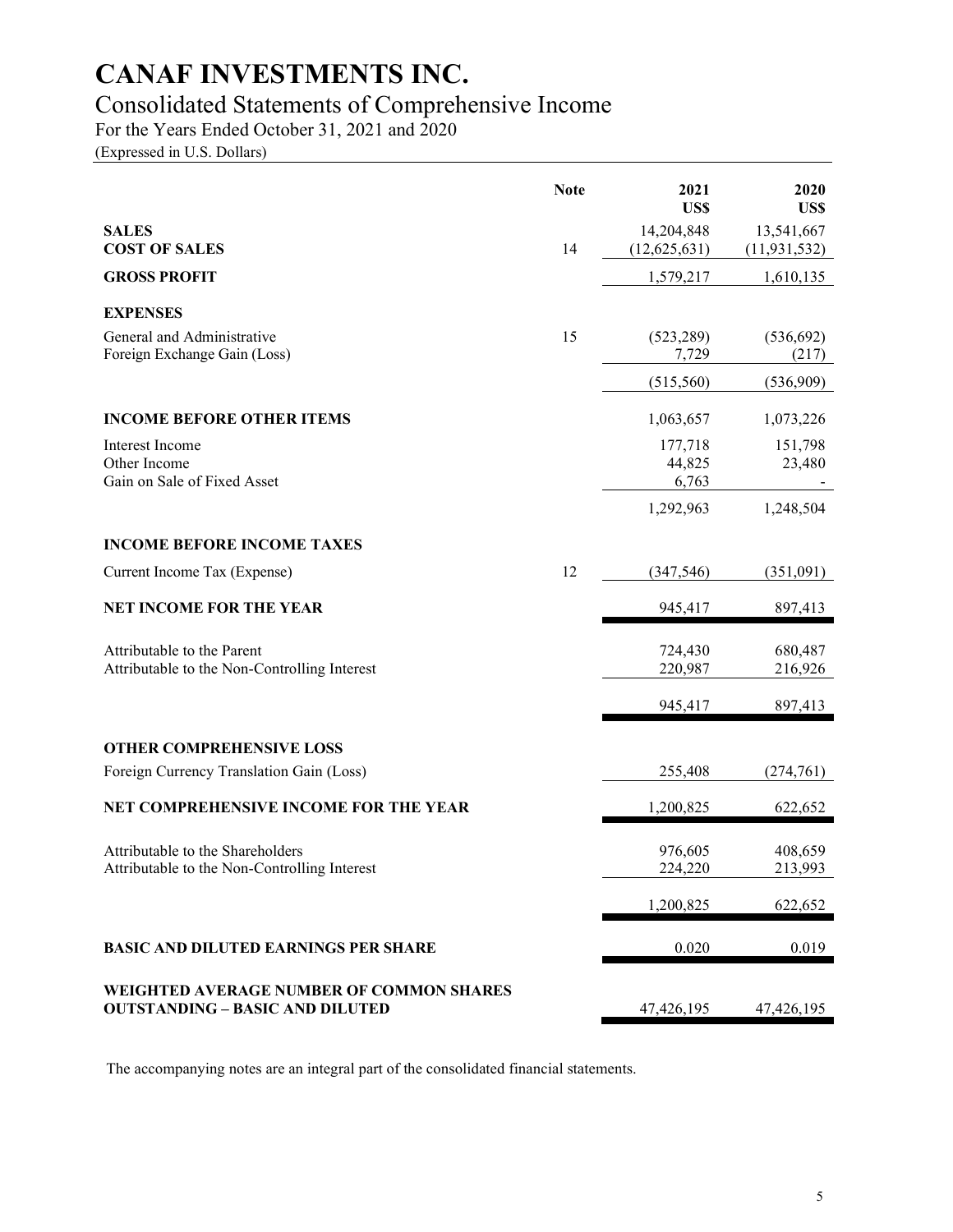## Consolidated Statements of Changes in Equity

As at October 31, 2021 and 2020

(Expressed in U.S. Dollars)

|                                                                                | Note           | Number of<br>Common<br><b>Shares</b> | Share<br>Capital<br>US\$                             | Paid In<br>Capital<br>US\$         | <b>Additional Foreign Currency</b><br>Translation<br>Reserve<br>US\$ | Deficit<br>US\$ | Non-<br>Controlling<br>Interest<br>US\$ | Total<br>Shareholders'<br>Equity<br>US\$ |
|--------------------------------------------------------------------------------|----------------|--------------------------------------|------------------------------------------------------|------------------------------------|----------------------------------------------------------------------|-----------------|-----------------------------------------|------------------------------------------|
| Balance, October 31, 2019                                                      |                | 47,426,195                           | 8,079,463                                            | 1,342,549                          | (1,877,641)                                                          | (3,729,687)     | 23,602                                  | 3,838,286                                |
| Net Income for the Year<br>Dividends Paid<br>Foreign Currency Translation Loss | $\overline{4}$ |                                      | $\overline{\phantom{0}}$<br>$\overline{\phantom{0}}$ | $\overline{\phantom{a}}$<br>$\sim$ | (271, 828)                                                           | 680,487         | 216,926<br>(107, 923)<br>(2,933)        | 897,413<br>(107, 923)<br>(274, 761)      |
| Balance, October 31, 2020                                                      |                | 47,426,195                           | 8,079,463                                            | 1,342,549                          | (2,149,469)                                                          | (3,049,200)     | 129,672                                 | 4,353,015                                |
| Net Income for the Year<br>Dividends Paid<br>Foreign Currency Translation Loss | $\overline{4}$ |                                      | $\overline{\phantom{0}}$                             | $\sim$                             | 252,175                                                              | 724,430         | 220,987<br>(118, 154)<br>3,233          | 945,417<br>(118, 154)<br>255,408         |
| Balance, October 31, 2021                                                      |                | 47,426,195                           | 8,079,463                                            | 1,342,549                          | (1,897,294)                                                          | (2,324,770)     | 235,738                                 | 5,435,686                                |

The accompanying notes are an integral part of the consolidated financial statements.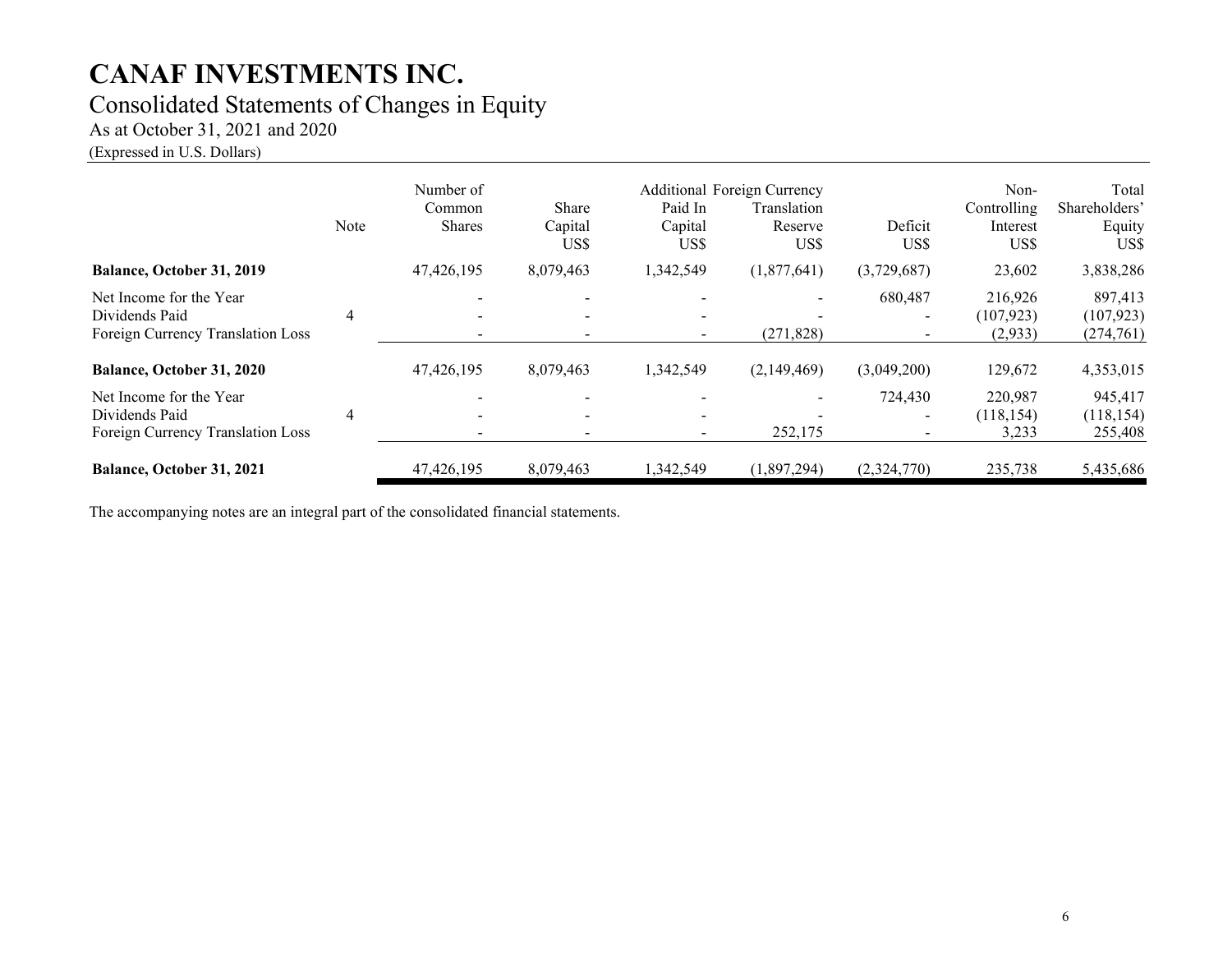### Consolidated Statements of Cash Flows

For the Years Ended October 31, 2021 and 2020

(Expressed in U.S. Dollars)

|                                             | <b>Note</b> | 2021<br>US\$ | 2020<br>US\$ |
|---------------------------------------------|-------------|--------------|--------------|
| <b>CASH PROVIDED BY (USED FOR):</b>         |             |              |              |
| <b>OPERATING ACTIVITIES</b>                 |             |              |              |
| Net Income for the Year                     |             | 945,417      | 897,413      |
| Non-Cash Items:                             |             |              |              |
| Accretion                                   | 19          | 1,124        |              |
| Depreciation                                | 8           | 187,481      | 192,520      |
| Interest Income                             |             | (80,670)     | (73, 851)    |
|                                             |             | 1,053,352    | 1,016,082    |
| Change in Non-Cash Working Capital Accounts | 13(a)       | 209,966      | 1,350,575    |
|                                             |             | 1,263,318    | 2,366,657    |
| <b>INVESTING ACTIVITY</b>                   |             |              |              |
| Purchase of Property, Plant and Equipment   | 8           | (88, 229)    | (334,391)    |
| <b>FINANCING ACTIVITY</b>                   |             |              |              |
| Repayment of Lease Liability                | 19          | (5,043)      |              |
| <b>INCREASE IN CASH</b>                     |             | 1,170,046    | 2,032,266    |
| Effect of Exchange Rate Changes on Cash     |             | (164, 483)   | (375, 408)   |
| Cash, Beginning of the Year                 |             | 2,047,774    | 390,916      |
| <b>CASH, END OF THE YEAR</b>                |             | 3,053,337    | 2,047,774    |

Supplemental Cash Flow Information (Note 13(b))

The accompanying notes are an integral part of the consolidated financial statements.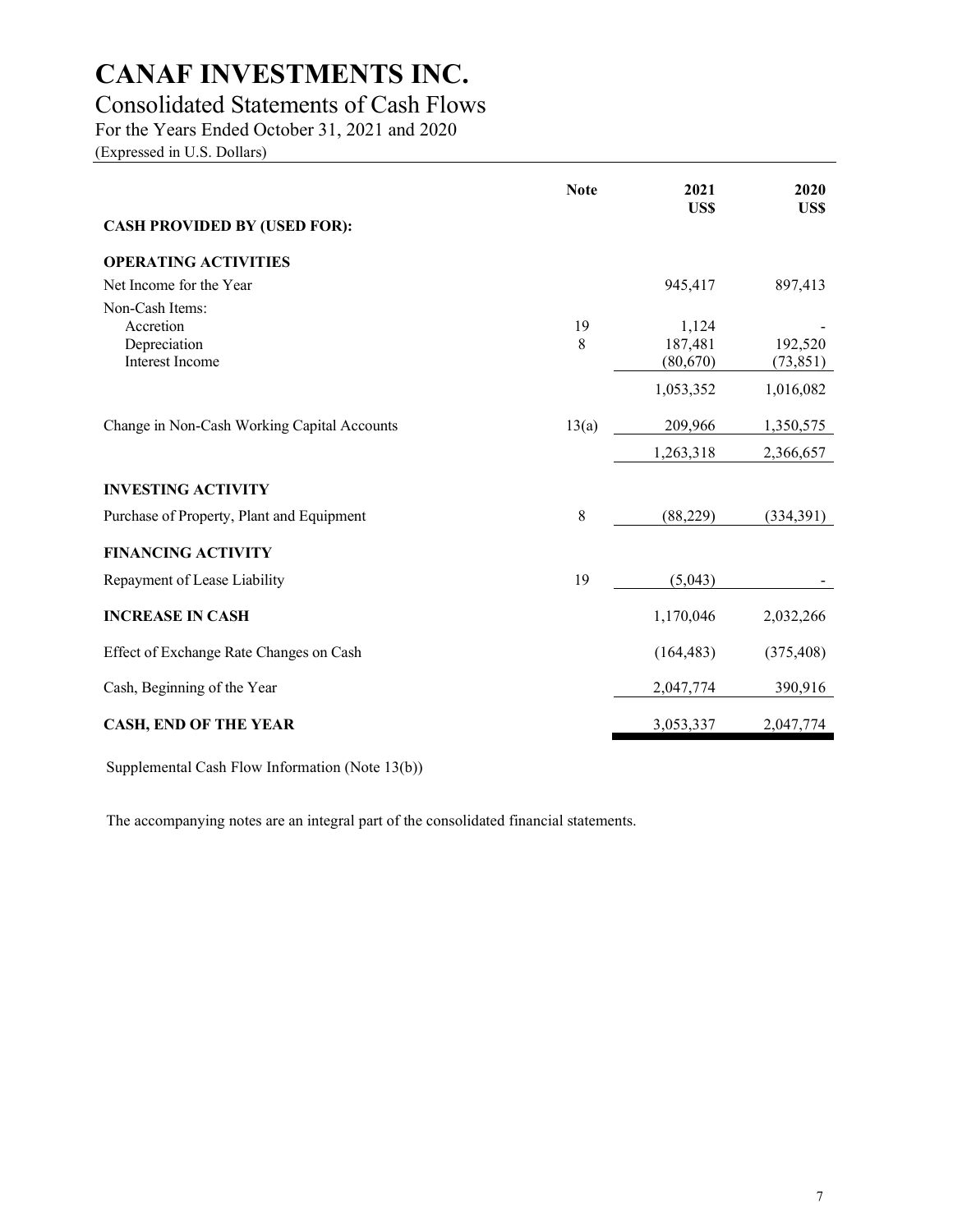## CANAF INVESTMENTS INC. Notes to the Consolidated Financial Statements

For the Years Ended October 31, 2021 and 2020

(Expressed in U.S. Dollars)

#### NOTE 1 – NATURE OF OPERATIONS

Canaf Investments Inc. (the "Company") is incorporated in the Province of Alberta and owns and operates a coal processing business in South Africa which processes coal and coal products into calcine, a coke substitute with a high carbon content. Effective 2019, the Company expanded its business to also acquire, redevelop and rent rental properties in South Africa. The Company is also actively exploring investment opportunities into a new sector as part of its ongoing diversification strategy.

The Company's shares are listed on the TSX Venture Exchange under the symbol CAF. The head office, principal address, and records office of the Company are located at 1100 – 1111 Melville Street, Vancouver, British Columbia, Canada, V6E 3V6.

These consolidated financial statements have been prepared in accordance with International Financial Reporting Standards ("IFRS") on the basis that the Company is a going concern and will be able to meet its obligations and continue its operations for its next fiscal year.

The Company's ability to continue as a going concern is dependent upon its ability to generate profitable operations from its coal processing business. The coal processing business sales are substantially derived from a very few customers, and as a result, the Company is economically dependent on these customers (Note 16). The Company is dependent on the operating cash flows from its coal processing business and the financial support of its shareholders and related parties to finance its operations and to discharge liabilities in the normal course of business. Loss of a customer or reduced sales from a customer may have a material adverse effect on the Company's financial condition.

The Company has working capital of US  $$3,636,052$  as at October 31, 2021 (2020 – US  $$2,556,614$ ). Management believes that the Company has sufficient cash resources to meet its obligations for at least 12 months from the end of the reporting period.

#### NOTE 2 – SIGNIFICANT ACCOUNTING POLICIES

#### a) Statement of Compliance

The consolidated financial statements have been prepared in accordance with IFRS as issued by the International Accounting Standards Board ("IASB") and Interpretations of the International Financial Reporting Interpretations Committee ("IFRIC").

These consolidated financial statements were approved and authorized for issue by the Board of Directors on February 24, 2022.

#### b) Basis of Preparation

These consolidated financial statements have been prepared on a historical cost basis. Cost is the fair value of the consideration given in exchange for net assets.

#### c) Basis of Consolidation

These consolidated financial statements include the accounts of the Company and all its subsidiaries (collectively, the "Company"):

| Entity                                       | Country of<br>Incorporation | Holding        | Functional<br>Currency |
|----------------------------------------------|-----------------------------|----------------|------------------------|
|                                              |                             |                |                        |
| Canaf Investments Inc.                       | Canada                      | Parent Company | Canadian Dollar        |
| Quantum Screening and Crushing (Proprietary) | South Africa                | $100\%$        | South African Rand     |
| Limited                                      |                             |                |                        |
| Southern Coal (Proprietary) Limited          | South Africa                | 70%            | South African Rand     |
| Canaf Investments (Proprietary) Ltd.         | South Africa                | $100\%$        | South African Rand     |
| Canaf Estate Holdings (Proprietary) Ltd.     | South Africa                | $100\%$        | South African Rand     |
| Nabisoga Mining Ltd.                         | <b>United States</b>        | $100\%$        | Canadian Dollar        |
| Rwenzori Cobalt Company Ltd.                 | <b>United States</b>        | $100\%$        | Canadian Dollar        |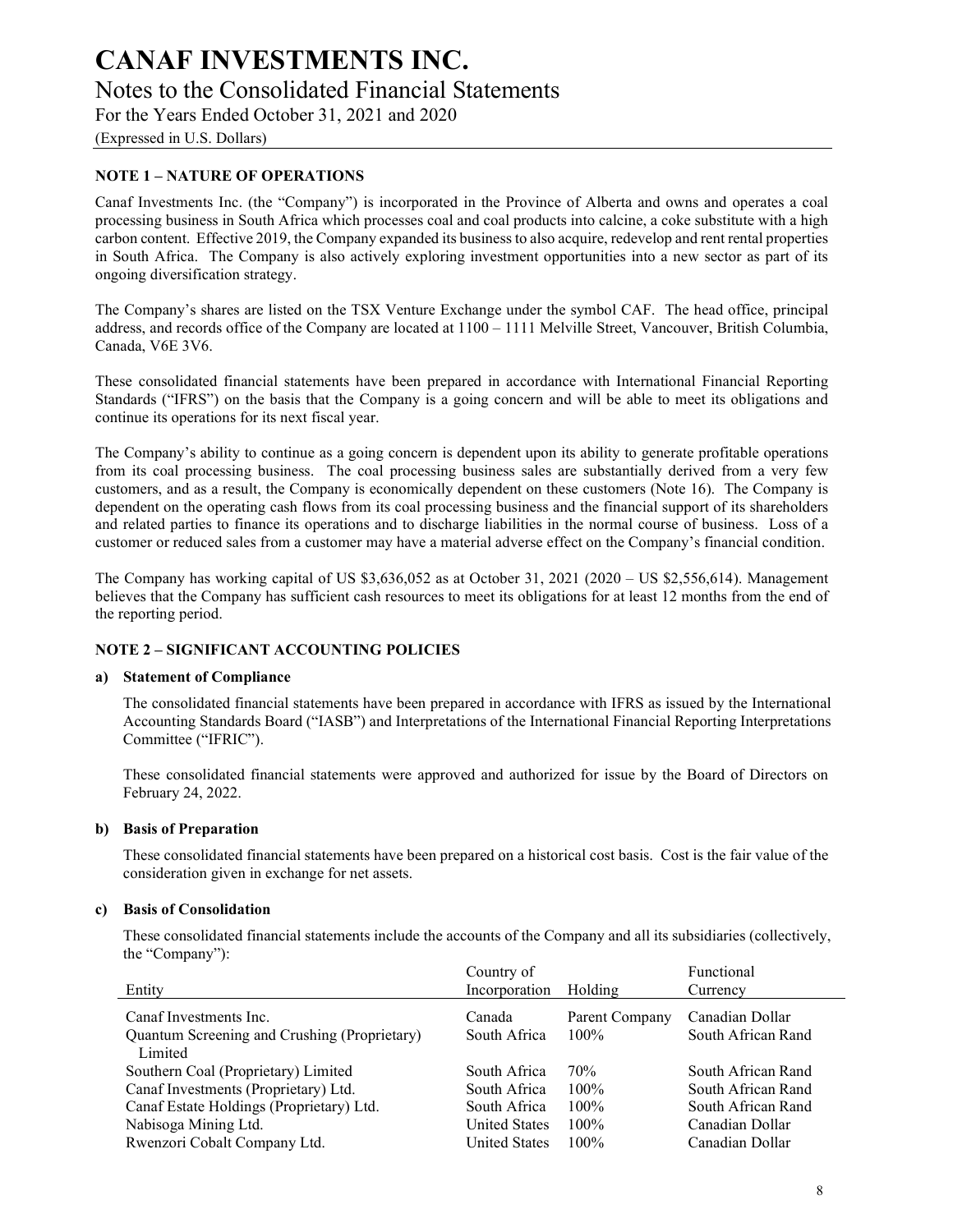## CANAF INVESTMENTS INC. Notes to the Consolidated Financial Statements

For the Years Ended October 31, 2021 and 2020

(Expressed in U.S. Dollars)

#### NOTE 2 – SIGNIFICANT ACCOUNTING POLICIES (Continued)

#### c) Basis of Consolidation (Continued)

Intercompany balances and transactions are eliminated in preparing these consolidated financial statements. The net assets and net profit attributable to outside shareholders are presented as amounts attributable to non-controlling interests in the consolidated statement of financial position and consolidated statement of comprehensive income.

Nabisoga Mining Ltd, and Rwenzori Cobalt Company Ltd. are inactive subsidiaries.

#### d) Functional and Presentation Currency

These consolidated financial statements are presented in U.S. dollars. Each entity determines its own functional currency (Note 2(c)) and items included in the consolidated financial statements of each entity are measured using that functional currency.

#### i) Transactions and Balances in Foreign Currencies

Foreign currency transactions are translated into the functional currency of the respective entity, using the exchange rates prevailing at the dates of the transactions. Foreign exchange gains and losses resulting from the settlement of such transactions and from the remeasurement of monetary items at year-end exchange rates are recognized immediately in profit or loss.

Non-monetary items measured at historical cost are translated using the exchange rates at the date of the transaction and are not retranslated. Non-monetary items measured at fair value are translated using the exchange rates at the date when fair value was determined.

#### ii) Foreign Operations

On consolidation, the assets and liabilities of foreign operations are translated into U.S. dollars from their functional currency at the exchange rate prevailing at the reporting date and their income statements are translated at the exchange rate prevailing at the dates of the transactions. The exchange differences arising on the translation are recognized in other comprehensive income and accumulated in the foreign currency translation reserve in equity. On disposal of a foreign operation, the component of other comprehensive income relating to that particular foreign operation is recognized in earnings as part of the gain or loss on disposal.

#### e) Inventories

Inventories consist of raw materials and finished goods (calcine) and are valued at the lower of cost and estimated net realizable value. Estimated net realizable value is the estimated selling price in the ordinary course of business less any cost of disposal.

Cost is determined on the following basis: Raw materials and packing material are valued at average cost. Finished goods are valued at raw material cost plus labour cost and an appropriate portion of the related fixed and variable manufacturing overhead expenses based on normal capacity.

Cost of sales is determined on a weighted average cost basis and includes transportation and handling costs.

#### f) Intangible Assets

Intangible assets represent the identifiable value of customer contracts acquired on the purchase of the South African subsidiary in 2007. On October 31, 2008, the Company wrote down the carrying value of its intangible assets to a nominal amount.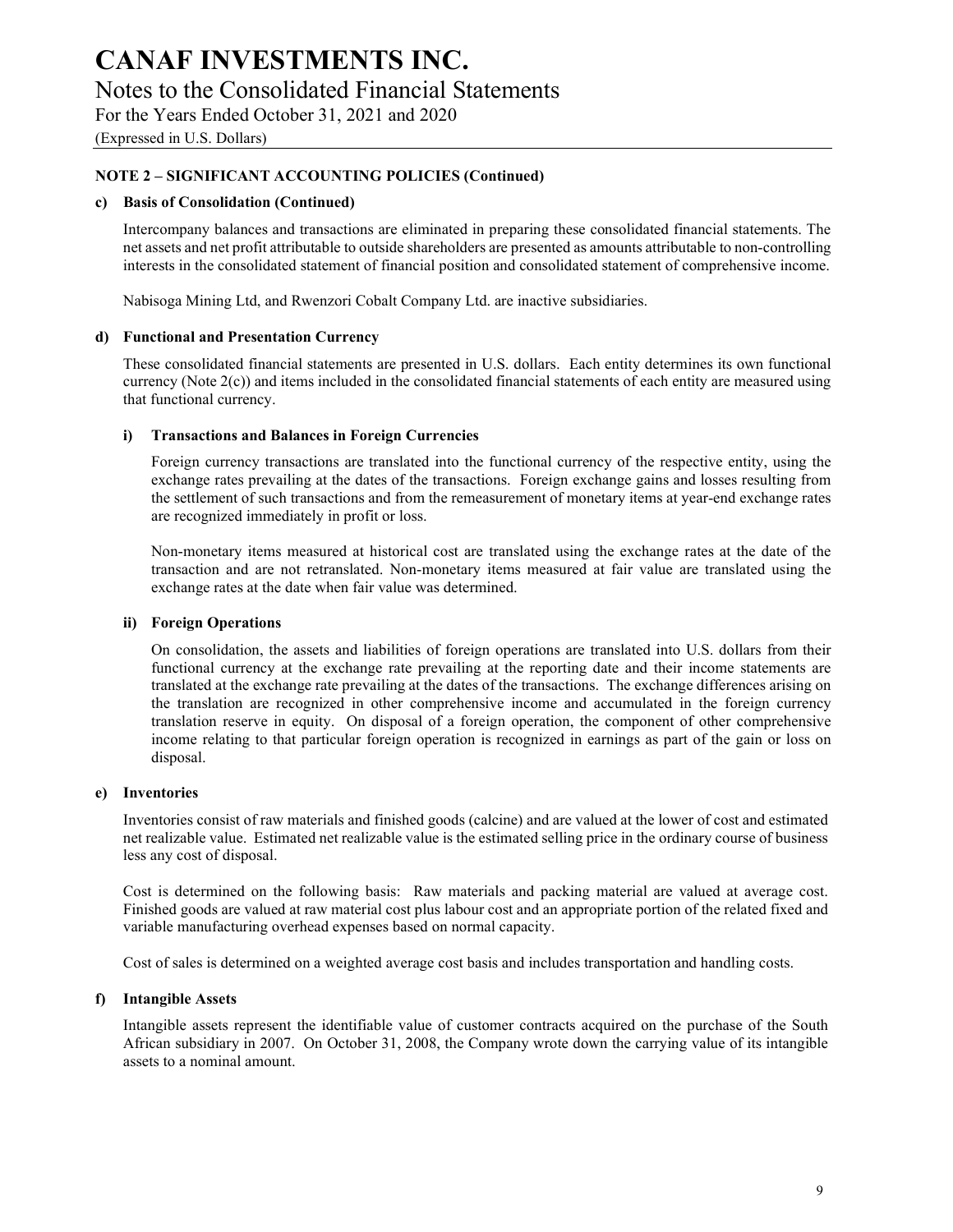### Notes to the Consolidated Financial Statements

For the Years Ended October 31, 2021 and 2020

(Expressed in U.S. Dollars)

#### NOTE 2 – SIGNIFICANT ACCOUNTING POLICIES (Continued)

#### g) Property, Plant and Equipment

Property, plant and equipment are recorded at cost less accumulated depreciation and accumulated impairment losses.

Depreciation is recognized to write off the cost of the property, plant and equipment less their residual values over their useful lives using the straight-line method at the following rates, except in the year of acquisition, when one half of the rates are used:

| Computer Equipment     | 3 Years |
|------------------------|---------|
| Leasehold Improvements | 5 Years |
| Office Equipment       | 5 Years |
| Plant and Equipment    | 5 Years |
| <b>Vehicles</b>        | 5 Years |

An item of property, plant and equipment is derecognized upon disposal or when no future economic benefits are expected to arise from the continued use of the asset. Any gain or loss arising on the disposal or retirement of an item of property, plant and equipment is determined as the difference between the sales proceeds and the carrying amount of the asset and is recognized in profit or loss.

#### h) Investment Property

Investment property is property held to earn rental income and/or capital appreciation, and is distinguished from property that is used in the production of supply of goods and services, and for administrative purposes. Investment property is accounted for by using the fair value method. An investment property is initially recognized at cost, including direct transaction costs. Subsequently they are measured at fair value, with gains and losses arising from changes in fair value recognized in profit or loss.

Fair value valuations are done on an open market basis and valued using either the discounted cash flow method or the capitalization of net income method or a combination of both.

#### i) Impairment of Non-Current Assets

At the end of each reporting period, the Company reviews the carrying amounts of its non-current assets to determine whether there is any indication that those assets have suffered an impairment loss. Individual assets are grouped together as a cash generating unit for impairment assessment purposes at the lowest level at which there are identifiable cash flows that are independent from other group assets.

If any such indication of impairment exists, the Company makes an estimate of its recoverable amount. The recoverable amount is the higher of fair value less costs to sell and value in use. Where the carrying amount of a cash generating unit exceeds its recoverable amount, the cash generating unit is considered impaired and is written down to its recoverable amount. In assessing the value in use, the estimated future cash flows are adjusted for the risks specific to the cash generating unit and are discounted to their present value with a discount rate that reflects current market indicators.

Where an impairment loss subsequently reverses, the carrying amount of the cash generating unit is increased to the revised estimate of its recoverable amount, to the extent that the increased carrying amount does not exceed the carrying amount that would have been determined had no impairment loss been recognized for the cash generating unit in prior years. A reversal of an impairment loss is recognized as income immediately.

#### j) Non-Controlling Interest

Non-controlling interest in the Company's residual ownership interest in a controlled subsidiary is classified as a separate component of equity. On initial recognition, non-controlling interest is measured at the fair value of the non-controlling entity's contribution into the related subsidiary. Subsequent to the original transaction date, adjustments are made to the carrying amount of non-controlling interest for the non-controlling interest's share of changes to the subsidiary's equity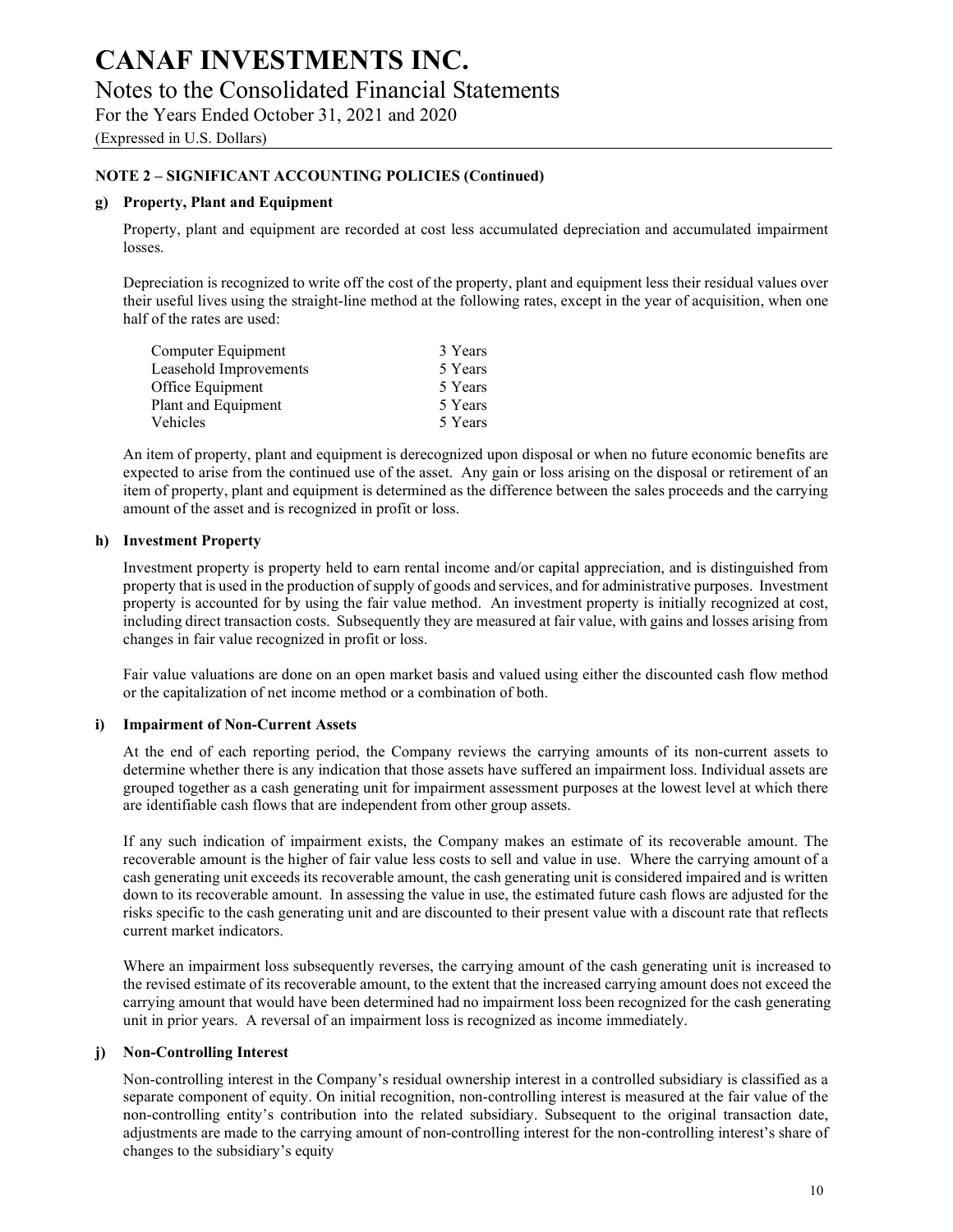### CANAF INVESTMENTS INC. Notes to the Consolidated Financial Statements

For the Years Ended October 31, 2021 and 2020

(Expressed in U.S. Dollars)

#### NOTE 2 – SIGNIFICANT ACCOUNTING POLICIES (Continued)

#### k) Revenue Recognition

Pursuant to IFRS 15 Revenue from Contracts with Customers, revenue from the sale of calcine is recognized upon transfer of title which is completed when the physical product is delivered to customers and collection is reasonably assured.

Rental revenue is recognized on a straight-line basis over the term of the lease and collection is reasonably assured. Interest and other income are recognized when earned and collection is reasonably assured.

#### l) Provisions

Provisions are recognized when the Company has a present legal or constructive obligation as a result of a past event, it is probable that an outflow of resources embodying economic benefits will be required to settle the obligation, and a reliable estimate can be made of the amount of the obligation. The amount recognized as a provision is the best estimate of the consideration required to settle the present obligation at the end of the reporting period, taking into account the risks and uncertainties surrounding the obligation. As at October 31, 2020, the Company has no material provisions.

#### m) Share Capital

Share capital includes cash consideration received for share issuances, net of commissions and issue costs. Common shares issued for non-monetary consideration are recorded at their fair market value based upon the trading price of the Company's shares on the TSX Venture Exchange on the date of the agreement.

#### n) Share-Based Payments

The fair value method of accounting is used for share-based payment transactions. Under this method, the cost of stock options and other share-based payments is recorded based on the estimated fair value using the Black-Scholes option pricing model at the grant date and is charged to profit over the vesting period. The amount recognized as an expense is adjusted to reflect the number of equity instruments expected to vest.

Upon the exercise of stock options and other share-based payments, consideration received on the exercise of these equity instruments is recorded as share capital and the related share-based payment reserve is transferred to share capital.

#### o) Earnings per Common Share

Basic earnings per share is calculated by dividing the net income available to common shareholders by the weighted average number of common shares outstanding during the year. Diluted earnings per share is computed in accordance with the treasury stock method and based on the weighted average number of common shares and dilutive equity instruments. Diluted loss per share is the same as basic loss per share, as the issuance of shares on the exercise of stock options and share purchase warrants is anti-dilutive.

#### p) Leases

The Company adopted all of the requirements of IFRS 16 Leases, effective January 1, 2019. IFRS 16 specifies how an IFRS reporter will recognize, measure, present and disclose leases. The standard provides a single lessee accounting model, requiring lessees to recognize assets and liabilities for all leases unless the lease term is twelve months or less or the underlying asset has a low value. Lessors continue to classify leases as operating or finance, with IFRS 16's approach to lessor accounting substantially unchanged from the previous accounting policy on leases.

#### q) Comparative Figures

Certain comparative figures have been reclassified to conform with the financial statement presentation adopted for the current period. These reclassifications have no effect on the net income for the year ended October 31, 2020.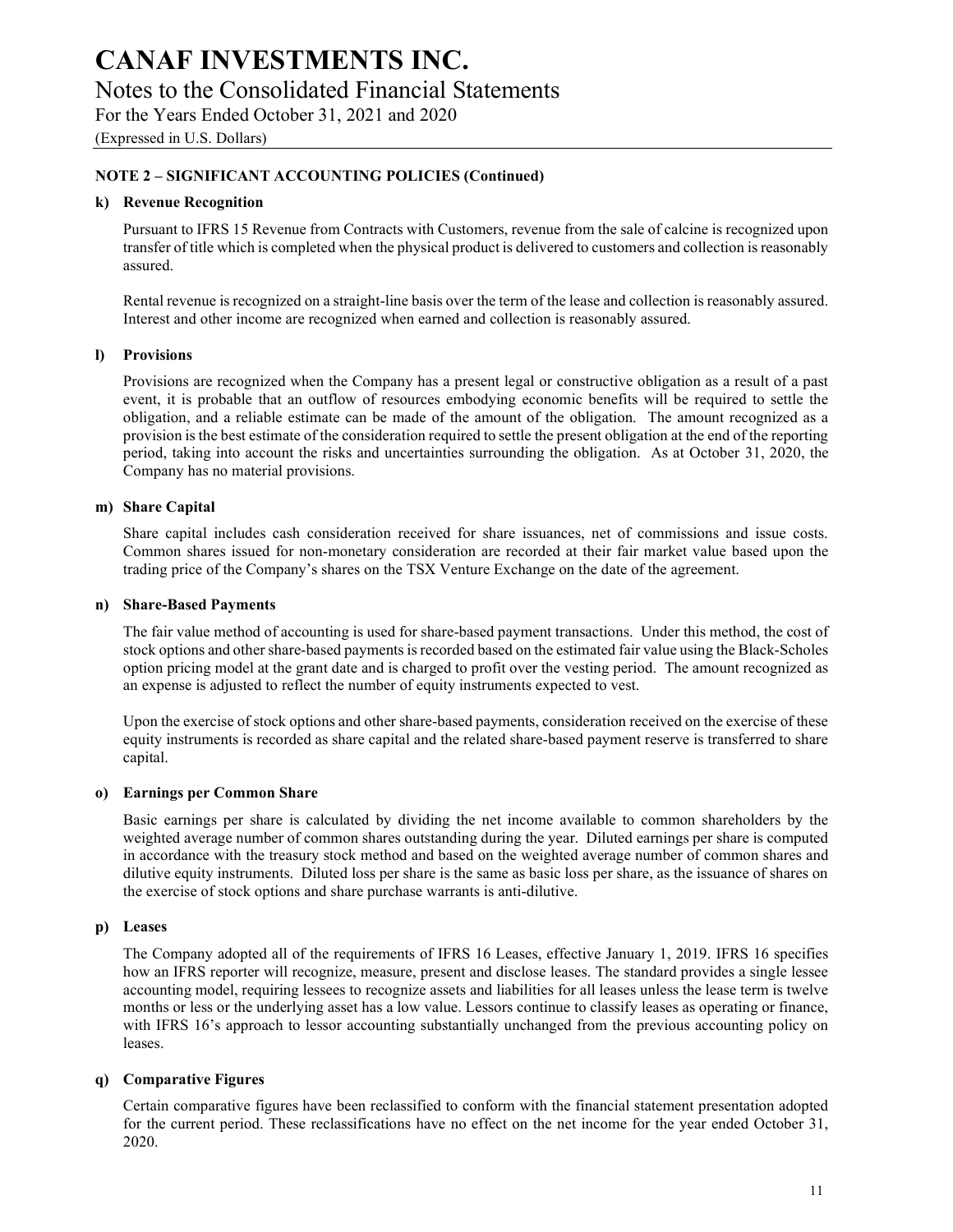### Notes to the Consolidated Financial Statements

For the Years Ended October 31, 2021 and 2020

(Expressed in U.S. Dollars)

#### NOTE 2 – SIGNIFICANT ACCOUNTING POLICIES (Continued)

#### r) Income Taxes

Tax expense recognized in profit or loss comprises the sum of deferred tax and current tax not recognized in other comprehensive income or directly in equity.

#### i) Current Income Tax

Current income tax assets and/or liabilities comprise those claims from, or obligations to, fiscal authorities relating to the current or prior reporting periods that are unpaid at the reporting date. Current tax is payable on taxable profit, which differs from profit or loss in the consolidated financial statements. Calculation of current tax is based on tax rates and tax laws that have been enacted or substantively enacted by the end of the reporting period.

#### ii) Deferred Income Tax

Deferred income taxes are calculated using the liability method on temporary differences between the carrying amounts of assets and liabilities and their tax bases. Deferred tax assets and liabilities are calculated, without discounting, at tax rates that are expected to apply to their respective period of realization, provided they are enacted or substantively enacted by the end of the reporting period. Deferred tax liabilities are always provided for in full.

Deferred tax assets are recognized to the extent that it is probable that they will be able to be utilized against future taxable income. Deferred tax assets and liabilities are offset only when the Company has a right and intention to offset current tax assets and liabilities from the same taxation authority.

Changes in deferred tax assets or liabilities are recognized as a component of tax income or expense in profit or loss, except where they relate to items that are recognized in other comprehensive income or directly in equity, in which case the related deferred tax is also recognized in other comprehensive income or equity, respectively.

#### s) Financial Instruments

#### i) Classification

The Company classifies its financial instruments in the following categories: at fair value through profit or loss ("FVTPL"), at fair value through other comprehensive income (loss) ("FVTOCI") or at amortized cost. The Company determines the classification of financial assets at initial recognition. The classification of debt instruments is driven by the Company's business model for managing the financial assets and their contractual cash flow characteristics. Equity instruments that are held for trading are classified as FVTPL. For other equity instruments, on the day of acquisition the Company can make an irrevocable election (on an instrument-byinstrument basis) to designate them as at FVTOCI. Financial liabilities are measured at amortized cost, unless they are required to be measured at FVTPL (such as instruments held for trading or derivatives) or if the Company has opted to measure them at FVTPL.

#### ii) Measurement

Financial assets and liabilities at FVTOCI or amortized cost are initially recognized at fair value plus or minus transaction costs, respectively. Financial assets and liabilities at FVTOCI are subsequently measured at fair value, with changes in fair value recognized in other comprehensive income (loss). Those at amortized cost are subsequently carried at amortized cost less any impairment using the effective interest rate method. The effective interest rate is the rate that discounts estimated future cash flows over the expected life of the financial instrument, or where appropriate, a shorter period.

Financial assets and liabilities at FVTPL are initially recorded at fair value and transaction costs are expensed in the consolidated statements of comprehensive income. Realized and unrealized gains and losses arising from changes in the fair value of the financial assets and liabilities held at FVTPL are included in the consolidated statements of comprehensive income in the period in which they arise.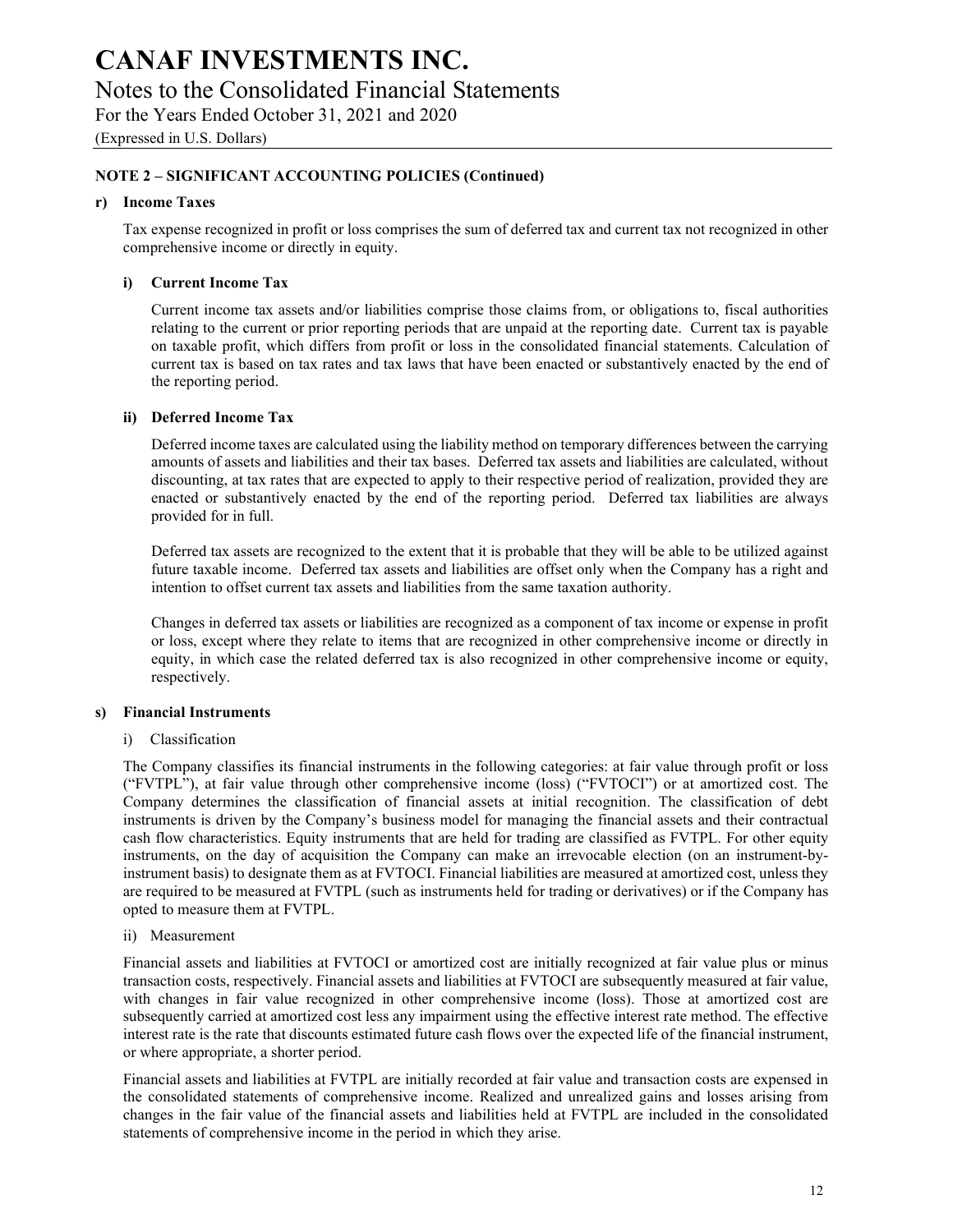## CANAF INVESTMENTS INC. Notes to the Consolidated Financial Statements

For the Years Ended October 31, 2021 and 2020

(Expressed in U.S. Dollars)

#### NOTE 2 – SIGNIFICANT ACCOUNTING POLICIES (Continued)

#### s) Financial Instruments (Continued)

#### iii) Impairment of financial assets at amortized cost

The Company recognizes a loss allowance for expected credit losses on financial assets that are measured at amortized cost. At each reporting date, the Company measures the loss allowance for the financial asset at an amount equal to the lifetime expected credit losses if the credit risk on the financial asset has increased significantly since initial recognition. If at the reporting date, the financial asset has not increased significantly since initial recognition, the Company measures the loss allowance for the financial asset at an amount equal to the twelve month expected credit losses. The Company shall recognize in the consolidated statements of comprehensive income, as an impairment gain or loss, the amount of expected credit losses (or reversal) that is required to adjust the loss allowance at the reporting date to the amount that is required to be recognized.

iv) Derecognition

Financial assets

The Company derecognizes financial assets only when the contractual rights to cash flows from the financial assets expire, or when it transfers the financial assets and substantially all of the associated risks and rewards of ownership to another entity. Gains and losses on derecognition are recognized in the consolidated statements of comprehensive income.

#### NOTE 3 – SIGNIFICANT ACCOUNTING JUDGMENTS, ESTIMATES AND ASSUMPTIONS

In the application of the Company's accounting policies which are described in Note 2, management is required to make judgments, estimates, and assumptions about the carrying amounts of assets and liabilities that are not readily apparent from other sources. The estimates and associated assumptions are based on historical experience and other factors that are considered to be relevant. Actual results may differ from these estimates.

The estimates and underlying assumptions are reviewed on an ongoing basis. Revisions to accounting estimates are recognized in the period in which the estimate is revised if the revision affects only that period, or in the period of the revision and future periods, if the revision affects both current and future periods.

Significant judgments, estimates and assumptions that have the most significant effect on the amounts recognized in the consolidated financial statements are described below.

#### a) Useful Lives of Property, Plant and Equipment and Intangible Assets

Management reviews the useful lives of property, plant and equipment and intangible assets at each reporting date, based on the expected utility of these assets to the Company. Actual useful lives of these assets may differ from the estimate.

#### b) Share-based Payments

The fair value of share-based payments is subject to the limitations of the Black-Scholes option pricing model that incorporates market data and involves uncertainty in estimates used by management in the assumptions. Because the Black-Scholes option pricing model requires the input of highly subjective assumptions, including the volatility of share prices, changes in subjective input assumptions can materially affect the fair value estimate.

#### c) Impairment of Non-Current Assets

An impairment loss is recognized for the amount by which the asset's or cash-generating unit's carrying amount exceeds its recoverable amount. To determine the recoverable amount, management estimates expected future cash flows from each asset or cash-generating unit and determines a suitable interest rate in order to calculate the present value of those cash flows. In the process of measuring expected future cash flows, management makes assumptions about future operating results. These assumptions relate to future events and circumstances. In addition, when determining the applicable discount rate, estimation is involved in determining the appropriate adjustments to market risk and asset-specific risk factors.

Actual results may vary and cause significant adjustments to the Company's assets within the next financial year.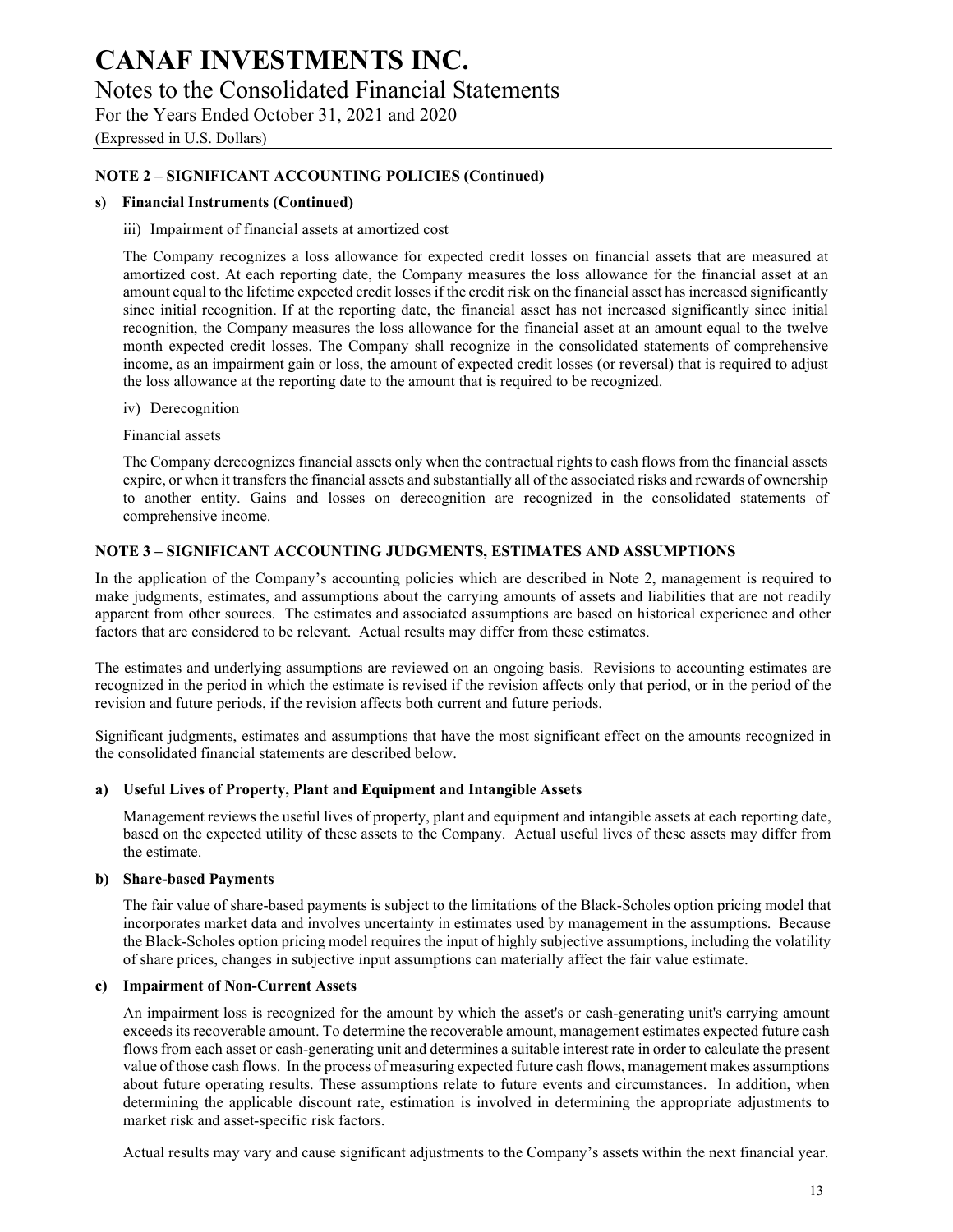### Notes to the Consolidated Financial Statements

For the Years Ended October 31, 2021 and 2020

(Expressed in U.S. Dollars)

#### NOTE 3 – SIGNIFICANT ACCOUNTING JUDGMENTS, ESTIMATES AND ASSUMPTIONS (Continued)

#### d) Deferred Tax Assets

Deferred tax assets, including those arising from un-utilized tax losses, require management to assess the likelihood that the Company will generate sufficient taxable earnings in future periods in order to utilize recognized deferred tax assets. Assumptions about the generation of future taxable profits depend on management's estimates of future cash flows. In addition, future changes in tax laws could limit the ability of the Company to obtain tax deductions in future periods. To the extent that future cash flows and taxable income differ significantly from estimates, the ability of the Company to realize the net deferred tax assets recorded at the reporting date could be impacted.

#### NOTE 4 – DUE FROM NON-CONTROLLING INTEREST

On July 3, 2018, the Company sold a 30% interest of its subsidiary, Southern Coal (Proprietary) Limited ("Southern Coal"), to Amandla Amakhulu (Pty) Ltd. ("AAM") for the price of 18 million Rand (approximately US\$1.3 million). AAM is a 100% black-owned company incorporated in South Africa, and the sales transaction complies with the Broad-Based Black Economic Empowerment ("BBBEE") incentive program in South Africa.

The sales proceeds are in the form of cumulative, redeemable preference shares of AAM in the amount of the purchase price, 18 million Rand (approximately \$1.3 million). These preference shares provide preferential dividends, until fully redeemed by AAM, with the dividends secured by an irrevocable direction from AAM to Southern Coal to pay the Company such dividends from any Southern Coal dividend distribution to AAM.

The dilution gain recorded on the sale of the 30% interest in Southern Coal was in the amount of US\$1,342,549. As there was no change in control of the Company's subsidiary, the dilution gain was recorded as additional paid-in capital.

Dividends paid during 2021 totalled US\$118,154 (2020 – US\$107,923).

The due from non-controlling interest amount as of the balance sheet date is US\$1,088,572 (translated at October 31, 2021 exchange rate).

#### NOTE 5 – SALES TAX RECEIVABLE (PAYABLE)

|                                                                                       | 2021<br>US\$       | 2020<br>US\$        |
|---------------------------------------------------------------------------------------|--------------------|---------------------|
| South African Value-Added Tax (Payable)<br>Canadian Goods and Services Tax Receivable | (14, 669)<br>234   | (67, 965)<br>120    |
|                                                                                       | (14, 435)          | (67, 845)           |
| <b>NOTE 6 - INVENTORIES</b>                                                           |                    |                     |
| Raw Materials<br>Finished Goods – Calcine                                             | 342,938<br>360,956 | 203,343<br>214,057  |
|                                                                                       | 703,894            | 417,400             |
| <b>NOTE 7 - INVESTMENT PROPERTY</b>                                                   |                    |                     |
| <b>Beginning Balance</b><br>Foreign Currency Translation                              | 129,152<br>8,447   | 139,199<br>(10,047) |
|                                                                                       | 137,599            | 129,152             |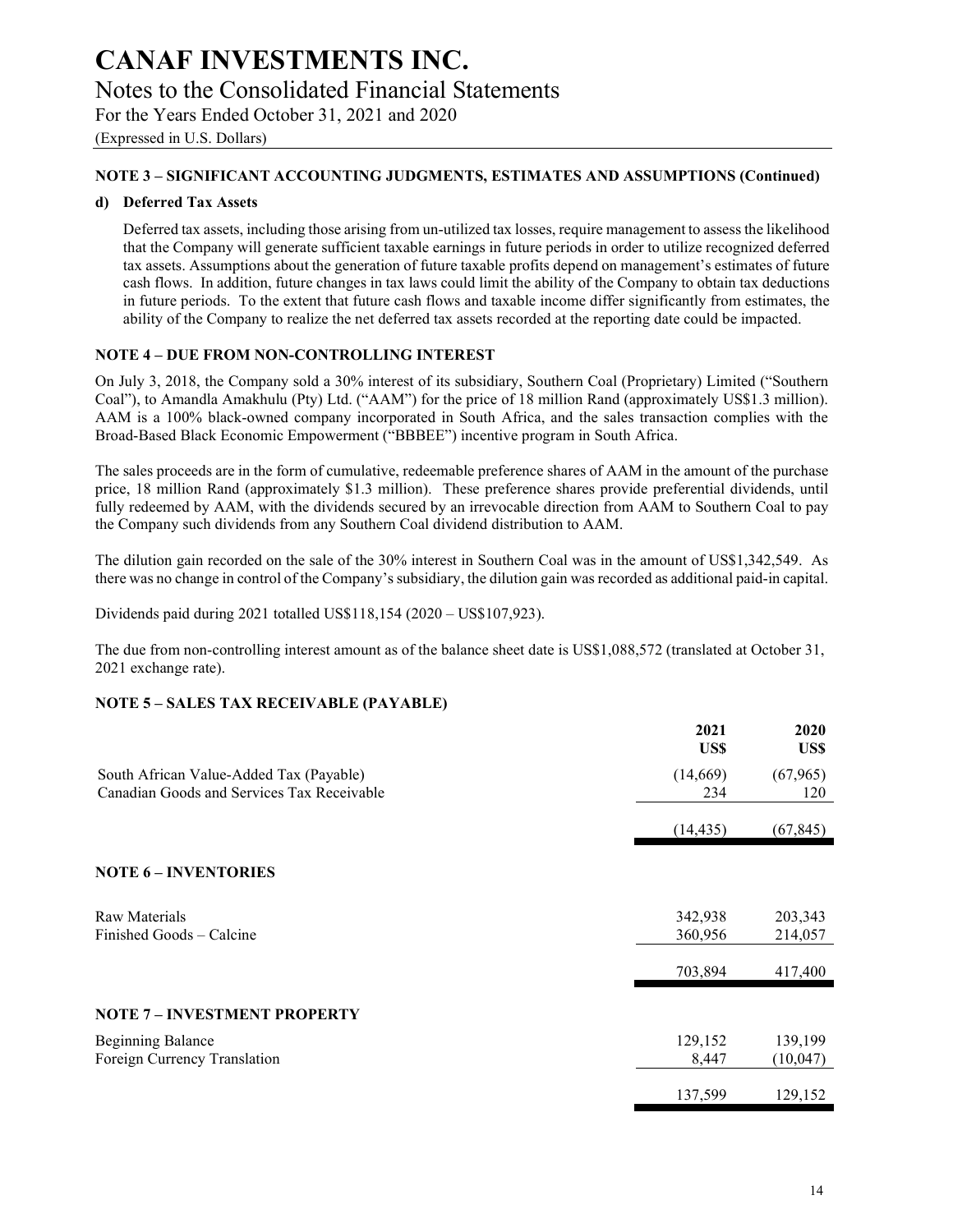## Notes to the Consolidated Financial Statements

For the Years Ended October 31, 2021 and 2020

(Expressed in U.S. Dollars)

#### NOTE 8 – PROPERTY, PLANT AND EQUIPMENT

|                                                  | Land<br>US\$   | Right-of-<br><b>Use Asset</b><br>US\$      | <b>Buildings</b><br>US\$ | Computer<br>Equipment<br>US\$ | Leasehold<br><b>Improvements</b><br>US\$ | Office<br>Equipment<br>US\$ | <b>Plant</b> and<br>Equipment<br>US\$ | <b>Vehicles</b><br>US\$ | <b>Total</b><br>US\$  |
|--------------------------------------------------|----------------|--------------------------------------------|--------------------------|-------------------------------|------------------------------------------|-----------------------------|---------------------------------------|-------------------------|-----------------------|
| <b>COST</b>                                      |                |                                            |                          |                               |                                          |                             |                                       |                         |                       |
| Balance, October 31, 2019                        | 6,640          |                                            | 142,795                  | 15,913                        | 152,857                                  | 16,133                      | 4,710,677                             | 127,519                 | 5,172,534             |
| <b>Additions</b><br>Foreign Currency Translation |                | $\blacksquare$                             | (10, 785)                | (1, 149)                      | (11,032)                                 | (1,164)                     | 334,391<br>(209, 027)                 | (5,994)                 | 334,391<br>(239, 151) |
| Balance, October 31, 2020                        | 6,640          | $\blacksquare$                             | 132,010                  | 14,764                        | 141,825                                  | 14,969                      | 4,836,041                             | 121,525                 | 5,267,774             |
| Additions<br>Foreign Currency Translation        | $\blacksquare$ | 78,377<br>(1, 861)                         | 9,067                    | 966                           | 9,275                                    | 978                         | 88,229<br>197,946                     | 5,038                   | 166,606<br>221,409    |
| Balance, October 31, 2021                        | 6,640          | 76,516                                     | 141,077                  | 15,730                        | 151,100                                  | 15,947                      | 5,122,216                             | 126,563                 | 5,655,789             |
| <b>ACCUMULATED DEPRECIATION</b>                  |                |                                            |                          |                               |                                          |                             |                                       |                         |                       |
| Balance, October 31, 2019                        |                | $\blacksquare$                             | 11,987                   | 15,324                        | 152,857                                  | 12,438                      | 4,373,574                             | 101,693                 | 4,667,873             |
| Depreciation<br>Foreign Currency Translation     |                | $\overline{a}$<br>$\overline{\phantom{a}}$ | 2,751<br>(843)           | 458<br>(1,103)                | (11,032)                                 | 798<br>(891)                | 180,107<br>(185,940)                  | 8,405<br>(4,061)        | 192,519<br>(203, 870) |
| Balance, October 31, 2020                        |                |                                            | 13,895                   | 14,679                        | 141,825                                  | 12,345                      | 4,367,741                             | 106,037                 | 4,656,522             |
| Depreciation<br>Foreign Currency Translation     |                | 3,919<br>(93)                              | 3,026<br>837             | 93<br>958                     | 9,275                                    | 788<br>788                  | 170,408<br>165,367                    | 9,247<br>3,806          | 187,481<br>180,938    |
| Balance, October 31, 2021                        | $\sim$         | 3,826                                      | 17,758                   | 15,730                        | 151,100                                  | 13,921                      | 4,703,516                             | 119,090                 | 5,024,941             |
| <b>NET BOOK VALUE</b>                            |                |                                            |                          |                               |                                          |                             |                                       |                         |                       |
| <b>October 31, 2020</b>                          | 6,640          |                                            | 118,115                  | 85                            |                                          | 2,624                       | 468,300                               | 15,488                  | 611,252               |
| October 31, 2021                                 | 6,640          | 72,690                                     | 123,319                  |                               |                                          | 2,026                       | 418,700                               | 7,473                   | 630,848               |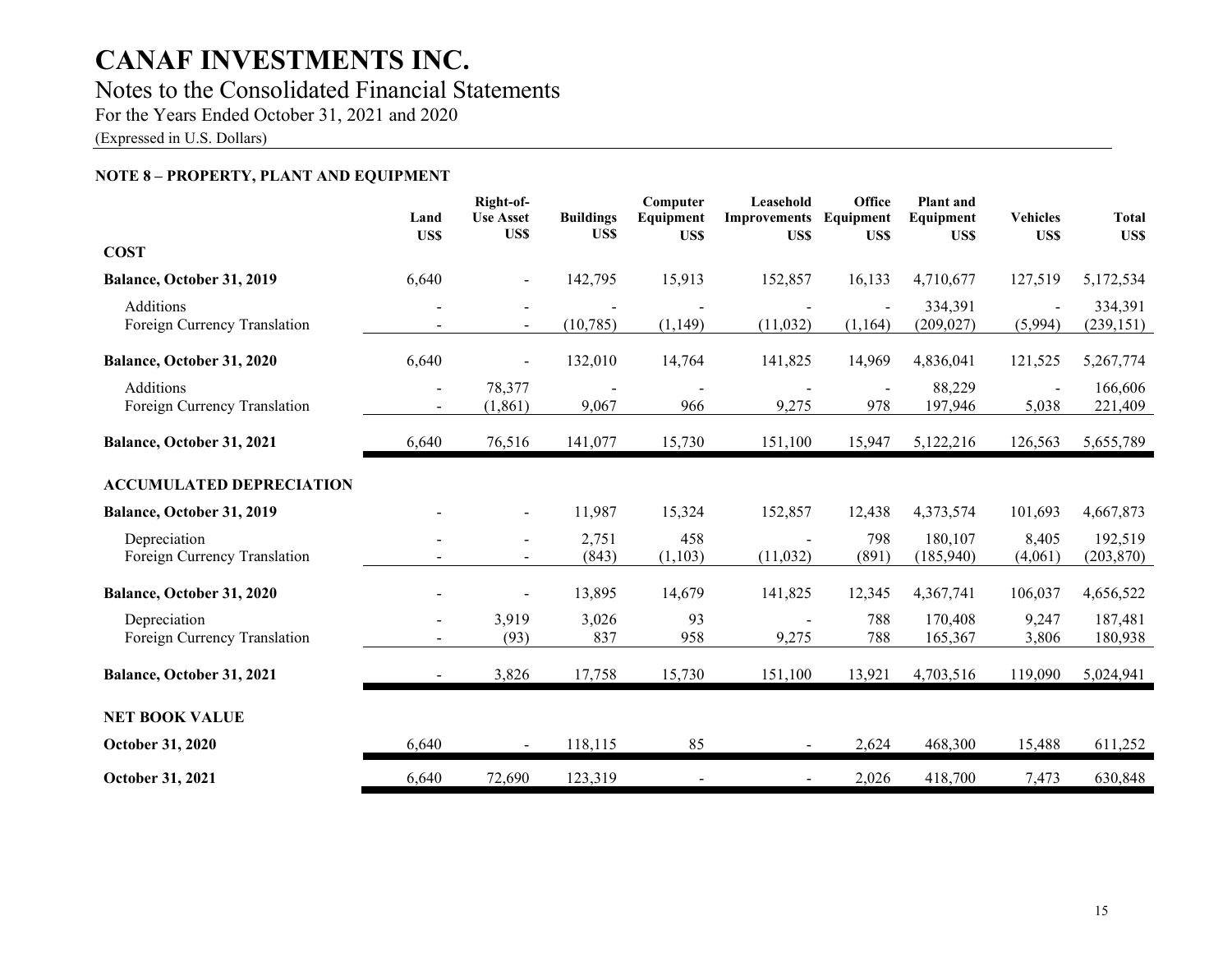### Notes to the Consolidated Financial Statements

For the Years Ended October 31, 2021 and 2020

(Expressed in U.S. Dollars)

#### NOTE 9 – TRADE AND OTHER PAYABLES

|                          | 2021<br>US\$ | 2020<br>US\$ |
|--------------------------|--------------|--------------|
| <b>Trade Payables</b>    | 1,207,235    | 1,052,447    |
| Payroll Payable          | 38,249       | 25,935       |
| <b>Accrued Liability</b> | 80,856       | 67,869       |
|                          | 1,326,340    | 1,146,251    |

#### NOTE 10 – SHARE CAPITAL

The Company is authorized to issue an unlimited number of common shares without par value.

As at October 31, 2021, the Company had 47,426,195 common shares issued and outstanding as presented in the consolidated statements of changes in shareholders' equity.

There are no stock options and share purchase warrants outstanding as at October 31, 2021 and 2020.

#### NOTE 11 – RELATED PARTY TRANSACTIONS

In addition to those transactions disclosed elsewhere in these consolidated financial statements, the Company incurred expenses to the following related parties:

| <b>Related Party</b>            | Services                                                                                                                              | 2021<br>US\$ | 2020<br>US\$ |
|---------------------------------|---------------------------------------------------------------------------------------------------------------------------------------|--------------|--------------|
| CFO and Director                | Professional fees for administration and management<br>services                                                                       | 41,763       | 33,522       |
| Former Chairman and<br>Director | Consulting fees for administration and management<br>services                                                                         | 9,112        | 44,936       |
| President, CEO and<br>Director  | Consulting fees for administration and management<br>services                                                                         | 108,473      | 116,393      |
| Director                        | Professional fees for administration and management<br>services                                                                       | 8,570        |              |
| <b>Directors</b>                | Directors fees for administration and management<br>services in relation to the Company's coal processing<br>business in South Africa | 63,708       | 73,521       |
| Director                        | Consulting fees                                                                                                                       | 18,435       | 13.028       |
|                                 |                                                                                                                                       | 250,061      | 281,400      |

All related party transactions were in the normal course of operations and were measured at the exchange value, which represented the amount of consideration established and agreed to by the related parties.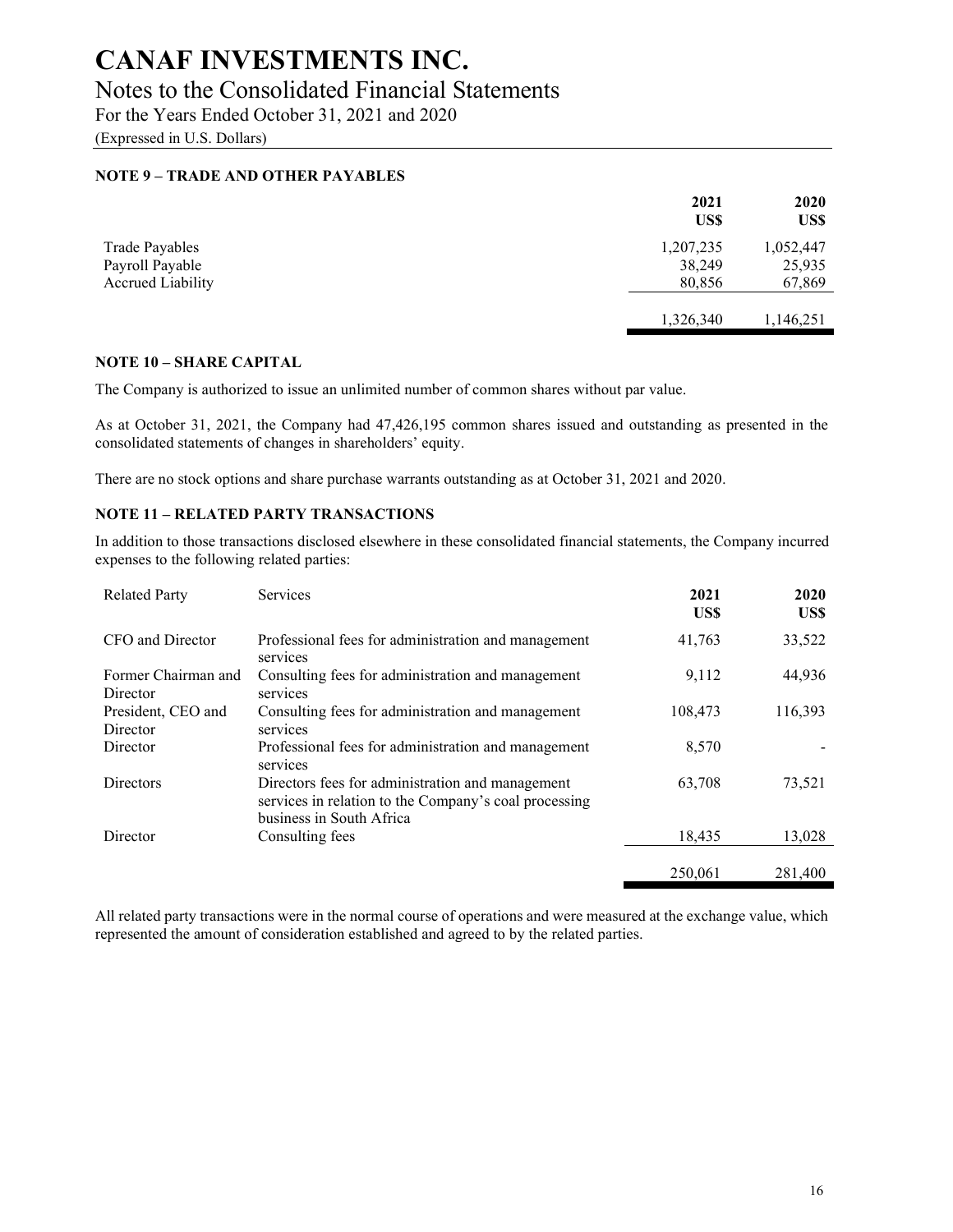### Notes to the Consolidated Financial Statements

For the Years Ended October 31, 2021 and 2020

(Expressed in U.S. Dollars)

#### NOTE 12 – INCOME TAXES

#### a) Provision for Income Taxes

The income tax expense of the Company is reconciled to the net income for the year as reported in the consolidated statements of comprehensive income as follows:

|                                                             | 2021<br>US\$ | 2020<br>US\$ |
|-------------------------------------------------------------|--------------|--------------|
| Expected Income Tax Expense at Statutory Tax Rates          | 348,922      | 221,647      |
| Amounts Not Deductible for Tax                              | 363          | 591          |
| Effect of Differences in Tax Rates in Foreign Jurisdictions | 12,251       | 12,419       |
| Effect of Exchange Rate Changes and Losses Expired          | (3, 472)     | 10,659       |
| Change in Valuation Allowance                               | (10,518)     | 105,775      |
| Income Tax Expense                                          | 347.546      | 351.091      |
| Current Income Tax Expense                                  | 347.546      | 351.091      |
| Deferred Income Tax (Recovery)                              |              |              |
| Income Tax Expense                                          | 347.546      | 351.091      |

#### b) Deferred Tax Assets and Liabilities

As at October 31, 2020 and 2019, the Company has temporary differences between the carrying value of the assets and liabilities for financial reporting purposes and the amounts used for taxation purposes. The Company's deferred tax assets and liabilities are comprised of the following:

| Deferred Tax Assets                |           |            |
|------------------------------------|-----------|------------|
| Canadian Non-Capital Losses        | 675,033   | 755,317    |
| Canadian Net Capital Losses        | 135,519   | 137,734    |
| Computer Equipment                 | 343       | 319        |
| Mineral Property                   | 44,095    | 41,004     |
| Deferred Tax Assets Not Recognized | (854,990) | (934, 374) |
|                                    |           |            |
| Deferred Tax Liability             |           |            |
| Plant and Equipment                |           |            |
| Net Deferred Tax Liability         |           |            |

As at October 31, 2021, the Company has accumulated Canadian non-capital losses of US\$2,500,120 (CDN\$3,165,867) which are available to reduce future taxable income in Canada and expire as follows:

|               | US\$      |
|---------------|-----------|
| 2026          | 82,212    |
| 2027          | 383,189   |
| 2028          | 403,240   |
| 2029          | 122,122   |
| 2030          | 414,138   |
| 2031          | 290,522   |
| 2032          | 217,058   |
| 2033          | 194,704   |
| $2034 - 2041$ | 392,935   |
|               | 2,500,120 |

 $U$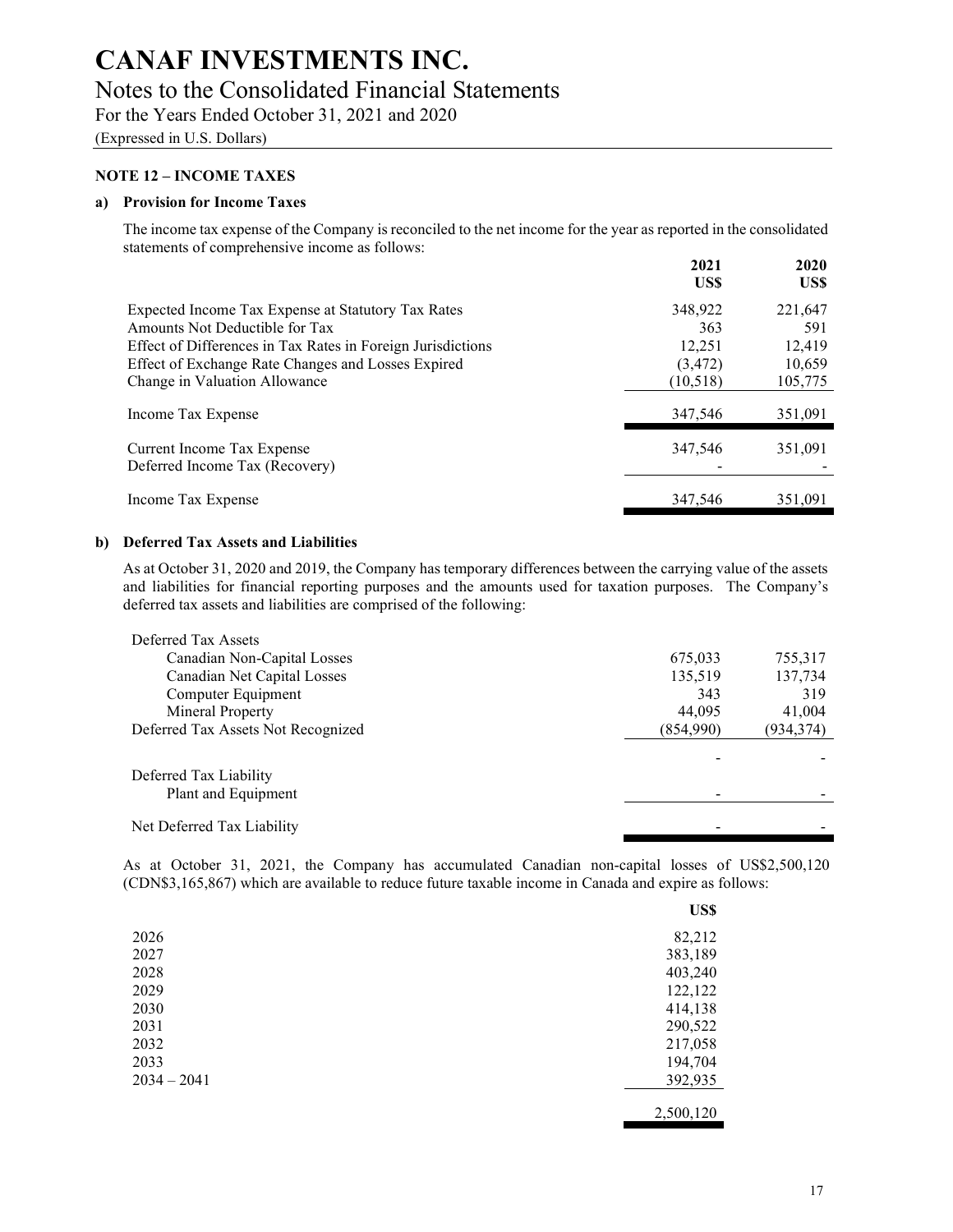### Notes to the Consolidated Financial Statements

For the Years Ended October 31, 2021 and 2020

(Expressed in U.S. Dollars)

#### NOTE 12 – INCOME TAXES (Continued)

#### b) Deferred Tax Assets and Liabilities (Continued)

As at October 31, 2021, the Company has Canadian tax-deductible exploration expenditures of US\$135,483 (CDN\$167,781) which can be carried forward indefinitely to offset future taxable income in Canada.

No provision for Uganda income taxes has been recorded as the Company is unable to accurately determine the amount of such loss carry forwards and other tax attributes at this time.

#### NOTE 13 – SUPPLEMENTAL CASH FLOW INFORMATION

#### a) Change in Non-Cash Working Capital Accounts

|                                          | 2021<br>US\$ | 2020<br>US\$ |
|------------------------------------------|--------------|--------------|
| <b>Trade Receivables</b>                 | 116,125      | 884,162      |
| Inventories                              | 365          | (1, 425)     |
| Prepaid Expenses and Deposits            | (55, 163)    | (413)        |
| Trade and Other Payables                 | 111,944      | (162,989)    |
| Sales Tax Payable                        | (59,260)     | 62,640       |
| Income Taxes Payable                     | 95,955       | 568,600      |
|                                          | 209,966      | 1,350,575    |
| b)<br><b>Other Items</b>                 |              |              |
| <b>Interest Received</b>                 | 97,048       | 77,946       |
| Income Tax Paid                          | 251,592      | 258,813      |
| <b>NOTE 14 – COST OF SALES</b>           |              |              |
| Inventories, Beginning of the Year       | 417,400      | 649,498      |
| Analysis Fees                            | 365          | 2,581        |
| Depreciation                             | 180,535      | 189,769      |
| Electricity                              | 105,631      | 74,540       |
| Fuel, Oil and Lubricants                 | 110,985      | 77,308       |
| Professional and Project Management Fees | 20,924       | 19,159       |
| <b>Medical Expenses</b>                  | 9,827        | 7,358        |
| <b>Product Purchases</b>                 | 11,190,513   | 10,286,800   |
| Protective Clothing                      | 15,639       | 11,340       |
| Provident Fund                           | 22,804       | 15,915       |
| Machinery Rental                         | 163,066      | 106,867      |
| Repairs and Maintenance                  | 484,875      | 221,382      |
| Salaries and Benefits                    | 442,656      | 353,755      |
| Transportation                           | 164,305      | 332,660      |
| Inventories, End of the Year             | (703, 894)   | (417, 400)   |
|                                          | 12,625,631   | 11,931,532   |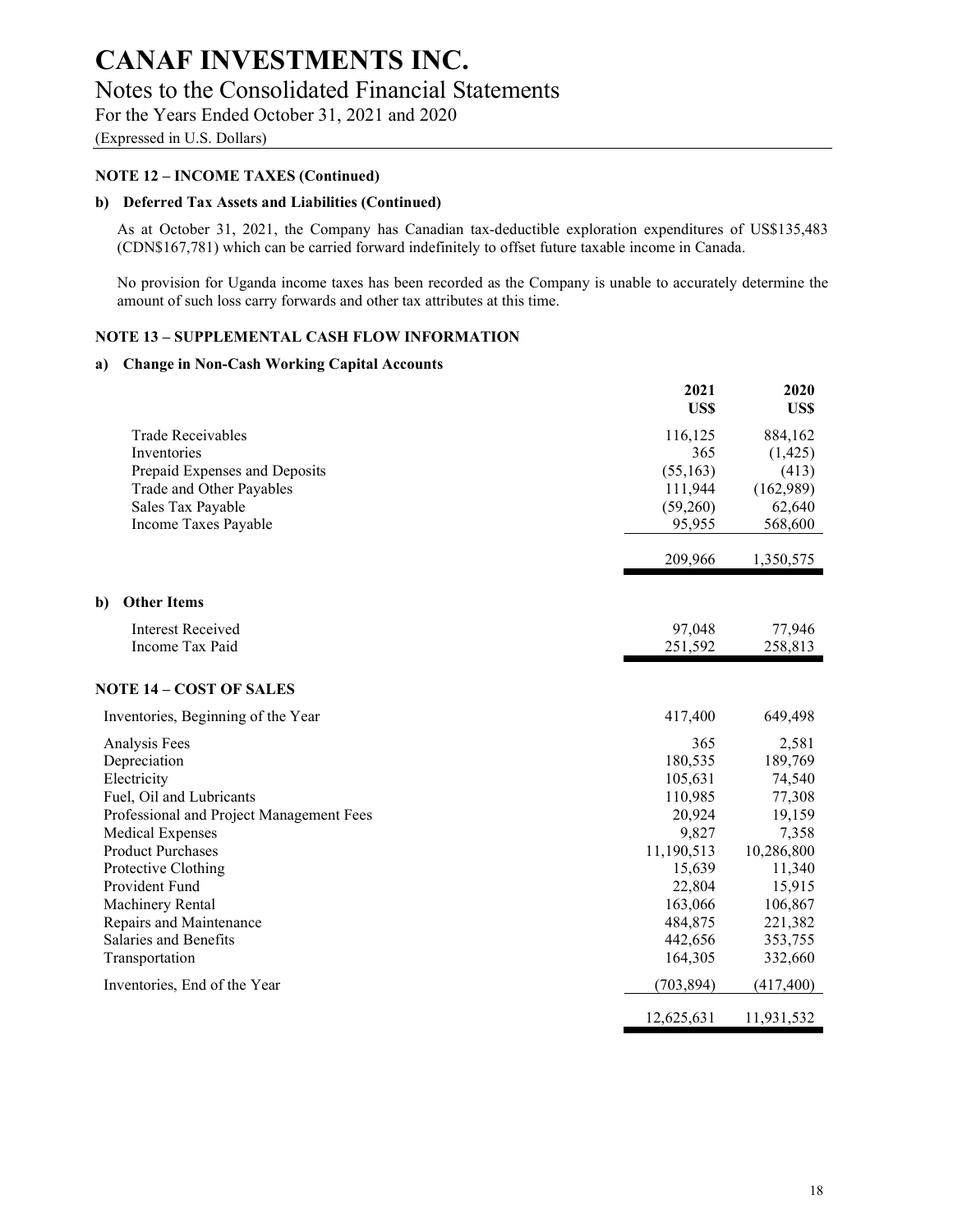### Notes to the Consolidated Financial Statements

For the Years Ended October 31, 2021 and 2020

(Expressed in U.S. Dollars)

#### NOTE 15 – GENERAL AND ADMINISTRATIVE EXPENSES

|                                                  | 2021<br>US\$ | 2020<br>US\$ |
|--------------------------------------------------|--------------|--------------|
| Bank Charges and Interest                        | 6,601        | 17,230       |
| Consulting Fees (Note 11)                        | 91,085       | 139,363      |
| Management Fees (Note 11)                        | 63,708       | 68,915       |
| Directors Incentives (Note 11)                   | 51,664       | 39,466       |
| Office, Insurance and Sundry                     | 75.391       | 54,993       |
| Professional Fees (Note 11)                      | 91,638       | 96,503       |
| Promotion                                        | 4.735        | 1,107        |
| Telephone                                        | 9,292        | 8,071        |
| Transfer Agent and Filing Fees                   | 12,590       | 9,682        |
| Travel                                           | 26,941       | 22,701       |
| <b>Bad Debt</b>                                  |              | 1,068        |
| Broad-Based Black Economic Empowerment ("BBBEE") | 89,644       | 77,593       |
|                                                  | 523,289      | 536,692      |

#### NOTE 16 – ECONOMIC DEPENDENCE

Sales from the Company's South African coal processing business are substantially derived from a very few customers and as a result, the Company is economically dependent on these customers. The Company's exposure to credit risk is limited to the carrying value of its accounts receivable. As at October 31, 2021, trade receivables of US\$1,268,049 were due from these customers and were collected subsequent to year end.

#### NOTE 17 – COMMITMENTS

The Company had an agreement to lease premises for its coal processing plant in South Africa for a term of ten years, expiring on December 31, 2020, with a monthly rent of Rand 35,000 (US\$2,156). After lease expiry on December 31, 2020, the Company is operating under the same terms as the expired lease with an effective notice period of 60 days.

In June 2021, the Company secured a further land tenure for Quantum. The term of the lease was for five years, with a monthly rent of Rand 25,000 per month and with an option to extend for a further four years and nine months. Quantum is now in the process of applying for environmental authorisations which would allow for the construction of further calcining facilities; the overall application process is expected to be completed by September 2022.

| <b>Months</b> | <b>Financial Year</b> | <u>US\$</u> |
|---------------|-----------------------|-------------|
| 12            | 2022/2023             | 19,692      |
| 12            | 2023/2024             | 19,692      |
| 12            | 2024/2025             | 19,692      |
| 12            | 2025/2026             | 19,692      |
| 9             | 2026/2027             | 14,769      |
|               |                       |             |
|               |                       | 93,537      |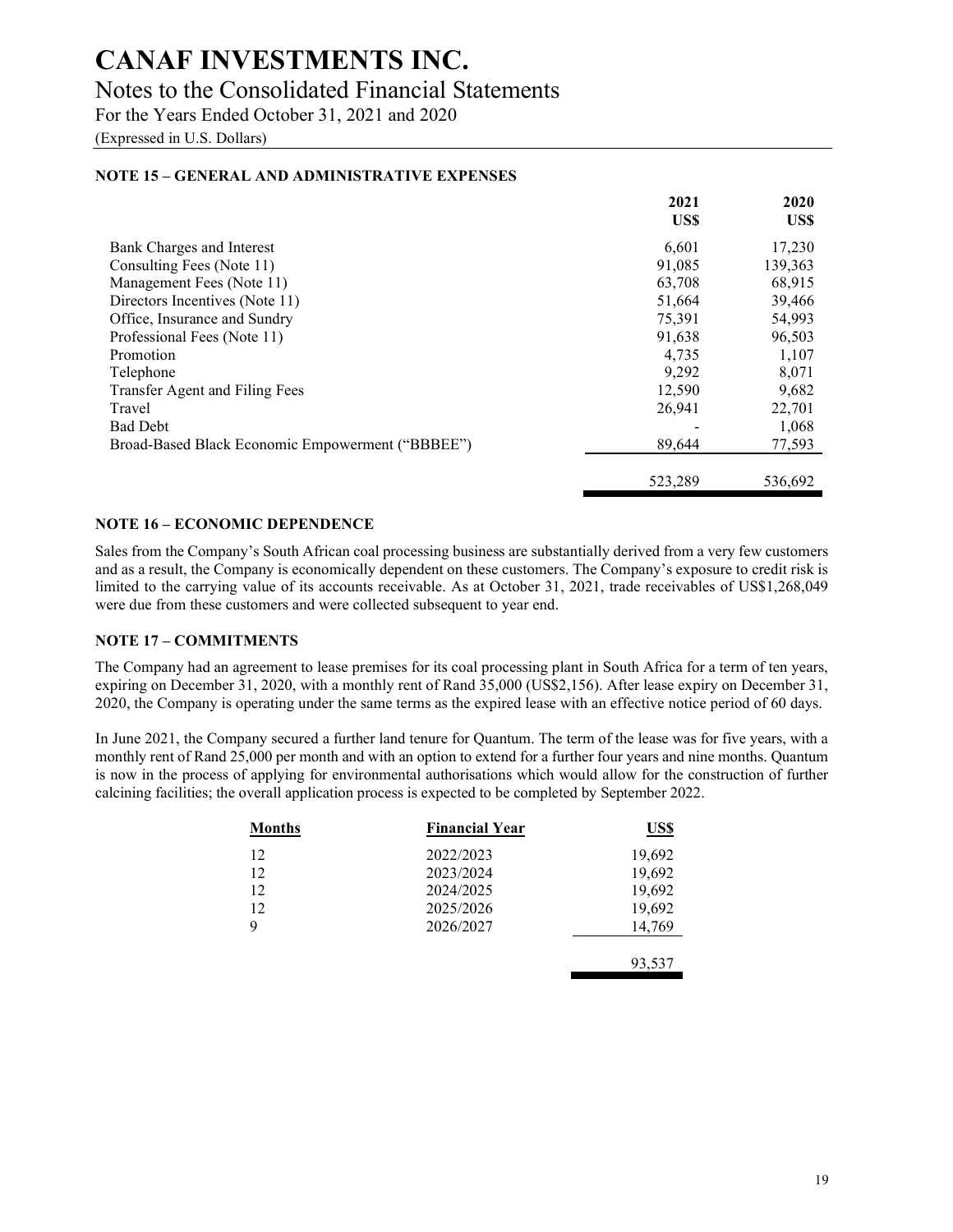### Notes to the Consolidated Financial Statements

For the Years Ended October 31, 2021 and 2020

(Expressed in U.S. Dollars)

#### NOTE 18 – SEGMENT INFORMATION

The Company operates in two reportable operating segments: the head office operations in Canada and the coal processing business in South Africa.

|                                                                                                                                                                           | Canada<br>US\$ | <b>South Africa</b><br>US\$                       | <b>Total</b><br>US\$                                         |
|---------------------------------------------------------------------------------------------------------------------------------------------------------------------------|----------------|---------------------------------------------------|--------------------------------------------------------------|
| <b>October 31 2021</b><br>Net (Loss) Income for the Year                                                                                                                  | (240, 397)     | 1,185,814                                         | 945,417                                                      |
| Revenues (Note 16)<br>Gross Profit<br>Depreciation – Cost of Sales<br>Current Income Tax Expense (Note 12(a))                                                             |                | 14,204,848<br>1,579,217<br>180,535<br>347,546     | 14,204,848<br>1,579,217<br>180,535<br>347,546                |
| <b>Current Assets</b><br>Investment Property (Note 7)<br>Property, Plant and Equipment (Note 8)<br>Due from Non-Controlling Interest (Note 4)<br><b>Intangible Assets</b> | 198,568        | 4,903,517<br>137,599<br>630,848<br>1,088,572<br>1 | 5,102,085<br>137,599<br>630,848<br>1,088,572<br>$\mathbf{I}$ |
| <b>Total Assets</b>                                                                                                                                                       | 198,568        | 6,760,537                                         | 6,959,105                                                    |
| October 31, 2020                                                                                                                                                          | Canada<br>US\$ | <b>South Africa</b><br>US\$                       | <b>Total</b><br>US\$                                         |
| Net (Loss) Income for the Year                                                                                                                                            | (266, 048)     | 1,163,461                                         | 897,413                                                      |
| Revenues (Note 16)<br>Gross Profit<br>Depreciation – Cost of Sales<br>Current Income Tax Expense (Note 12(a))                                                             |                | 13,541,667<br>1,610,135<br>189,769<br>351,091     | 13,541,667<br>1,610,135<br>189,769<br>351,091                |
| <b>Current Assets</b><br>Investment Property (Note 7)<br>Property, Plant and Equipment (Note 8)<br>Due from Non-Controlling Interest (Note 4)<br>Intangible Assets        | 133,770        | 3,649,878<br>129,152<br>611,252<br>1,055,996<br>1 | 3,783,648<br>129,152<br>611,252<br>1,055,996<br>1            |
| <b>Total Assets</b>                                                                                                                                                       | 133,770        | 5,446,279                                         | 5,580,049                                                    |
| <b>NOTE 19 - LEASE LIABILITY</b>                                                                                                                                          |                |                                                   | US\$                                                         |
| October 31, 2020<br>Lease liability recognized<br>Cash principal and interest payments<br>Accretion<br>Foreign exchange<br>October 31, 2021                               |                |                                                   | 78,377<br>(5,043)<br>1,124<br>(1,769)<br>72,689              |
| Less: current portion                                                                                                                                                     |                |                                                   | 15,303                                                       |
|                                                                                                                                                                           |                |                                                   | 57,386                                                       |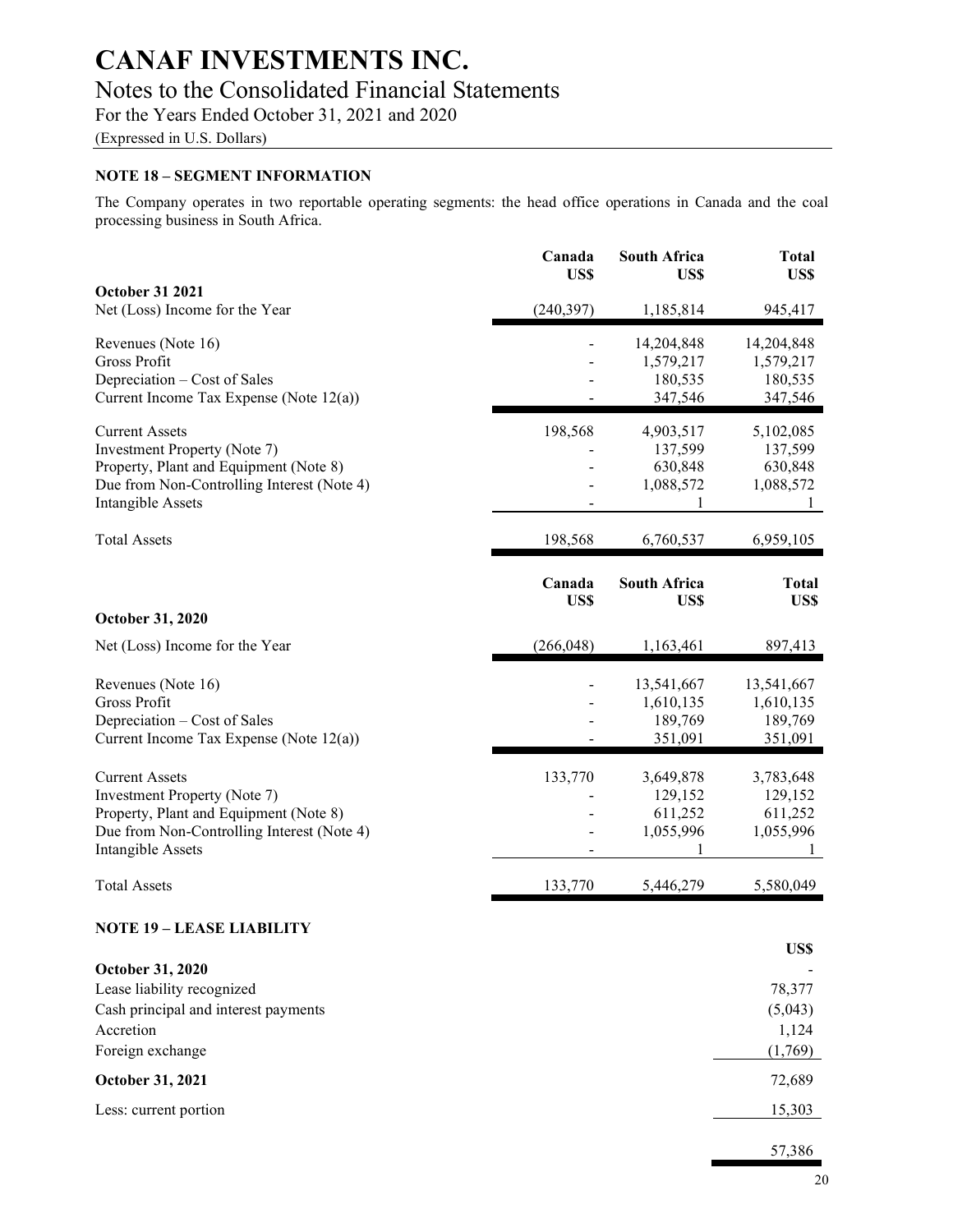### Notes to the Consolidated Financial Statements

For the Years Ended October 31, 2021 and 2020

(Expressed in U.S. Dollars)

#### NOTE 20 – CAPITAL RISK MANAGEMENT

The Company's objectives in managing its capital are to ensure adequate resources are available to fund its coal processing business in South Africa, to seek out and acquire new projects of merit, and to safeguard its ability to continue as a going concern. The Company manages its share capital as capital, which as at October 31, 2021, totaled US\$8,079,463 (2020 – US\$8,079,463).

The Company manages its capital structure in a manner that provides sufficient funding for operational and capital expenditure activities. Funds are secured through the sale of calcine in South Africa and, when necessary, through debt funding or equity capital raised by means of private placements. There can be no assurances that the Company will be able to obtain debt or equity capital in the case of operating cash deficits.

The Company may, from time to time, invest capital that is surplus to immediate operational needs in short-term, liquid, and highly rated financial instruments held with major financial institutions, or in marketable securities. The Company may also, from time to time, enter into forward foreign exchange and commodity price contracts to hedge a portion of its exposure to movements in foreign exchange and commodity prices.

The Company has no externally imposed capital requirements and has not paid or declared any dividends since the date of incorporation, nor are any contemplated in the foreseeable future. There were no changes in the Company's approach to capital management during the year ended October 31, 2021.

#### NOTE 21 – FINANCIAL RISK MANAGEMENT OBJECTIVES AND POLICIES

The Company is exposed to various risks in relation to financial instruments. The Company's financial assets and liabilities by category are summarized in Note 2(s). The Company's risk management is coordinated at its head office in Canada in close co-operation with the board of directors and focuses on actively securing the Company's short to medium-term cash flows and raising finances for the Company's capital expenditure program. The Company does not actively engage in the trading of financial assets for speculative purposes. The most significant financial risks to which the Company is exposed are described below.

#### a) Foreign Currency Risk

Foreign exchange risk arises because of fluctuations in exchange rates. The Company conducts a significant portion of its business activities in foreign currencies. The Company's subsidiaries, principally located in South Africa, routinely transact in the local currency, exposing the Company to potential foreign exchange risk in its financial position and cash flows.

The assets, liabilities, revenue, and expenses that are denominated in foreign currencies will be affected by changes in the exchange rate between the United States dollar and these foreign currencies. The Company has outstanding debt obligations that are payable in South African Rand. The Company does not currently use financial instruments to mitigate this risk.

#### b) Credit Risk

Credit risk is the risk of loss associated with a counterparty's inability to fulfill its payment obligations. The Company limits its exposure to credit loss for cash by placing its cash with high quality financial institutions and for trade receivables by performing standard credit checks. The credit risk for cash and trade receivables is considered negligible since the counterparties are reputable banks with high quality external credit ratings and customers with no history of default.

The Company has credit risk exposure related to its economic dependence on a very few customers for its calcine sales (Note 16). The Company has assessed its exposure to credit risk and has determined that no significant risk exists from these concentrations of credit.